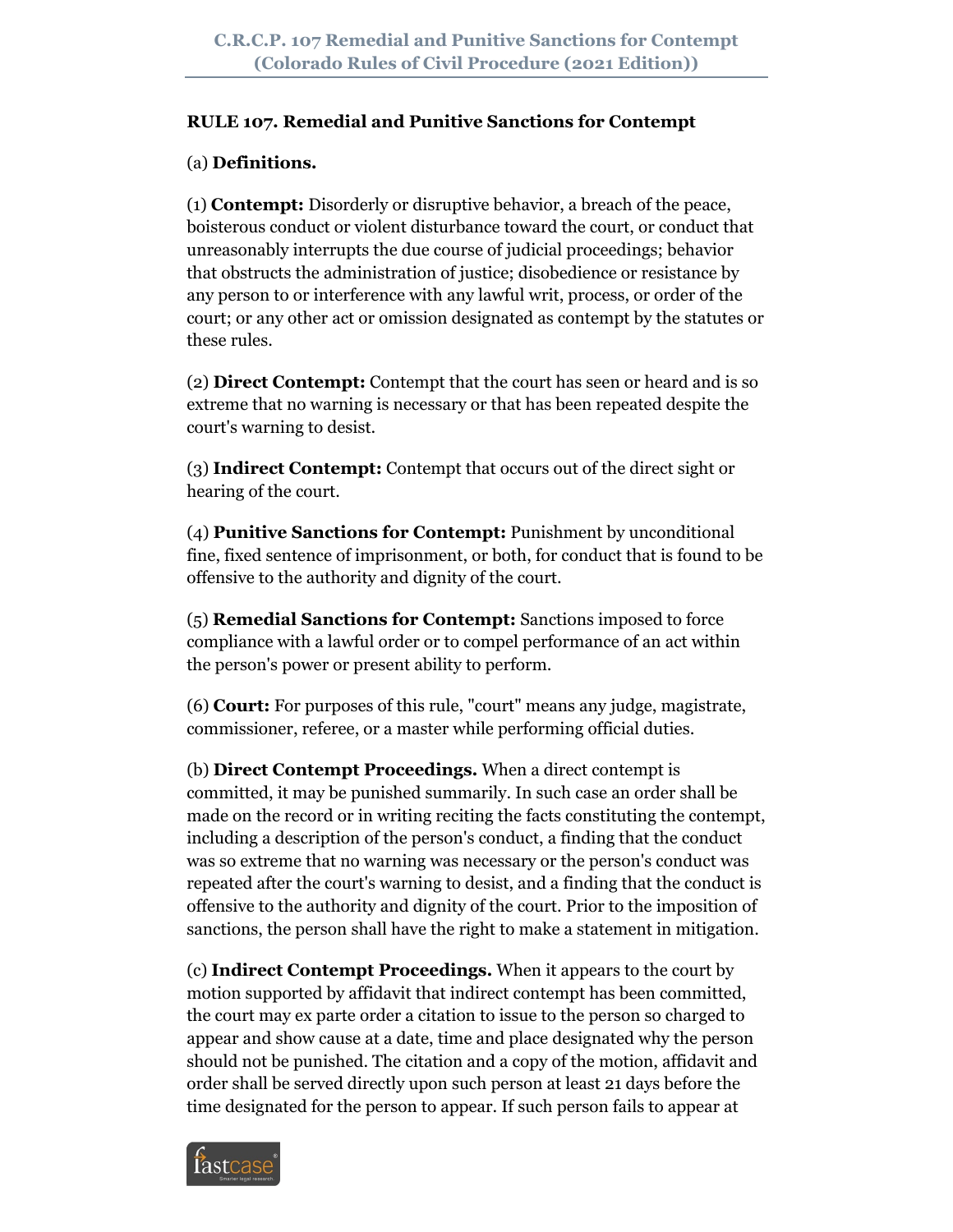the time so designated, and it is evident to the court that the person was properly served with copies of the motion, affidavit, order, and citation, a warrant for the person's arrest may issue to the sheriff. The warrant shall fix the date, time and place for the production of the person in court. The court shall state on the warrant the amount and kind of bond required. The person shall be discharged upon delivery to and approval by the sheriff or clerk of the bond directing the person to appear at the date, time and place designated in the warrant, and at any time to which the hearing may be continued, or pay the sum specified. If the person fails to appear at the time designated in the warrant, or at any time to which the hearing may be continued, the bond may be forfeited upon proper notice of hearing to the surety, if any, and to the extent of the damages suffered because of the contempt, the bond may be paid to the aggrieved party. If the person fails to make bond, the sheriff shall keep the person in custody subject to the order of the court.

### (d) **Trial and Punishment.**

(1) **Punitive Sanctions.** In an indirect contempt proceeding where punitive sanctions may be imposed, the court may appoint special counsel to prosecute the contempt action. If the judge initiates the contempt proceedings, the person shall be advised of the right to have the action heard by another judge. At the first appearance, the person shall be advised of the right to be represented by an attorney and, if indigent and if a jail sentence is contemplated, the court will appoint counsel. The maximum jail sentence shall not exceed six months unless the person has been advised of the right to a jury trial. The person shall also be advised of the right to plead either guilty or not guilty to the charges, the presumption of innocence, the right to require proof of the charge beyond a reasonable doubt, the right to present witnesses and evidence, the right to cross-examine all adverse witnesses, the right to have subpoenas issued to compel attendance of witnesses at trial, the right to remain silent, the right to testify at trial, and the right to appeal any adverse decision. The court may impose a fine or imprisonment or both if the court expressly finds that the person's conduct was offensive to the authority and dignity of the court. The person shall have the right to make a statement in mitigation prior to the imposition of sentence.

(2) **Remedial Sanctions.** In a contempt proceeding where remedial sanctions may be imposed, the court shall hear and consider the evidence for and against the person charged and it may find the person in contempt and order sanctions. The court shall enter an order in writing or on the record describing the means by which the person may purge the contempt and the sanctions that will be in effect until the contempt is purged. In all cases of indirect contempt where remedial sanctions are sought, the nature of the sanctions and remedies that may be imposed shall be described in the

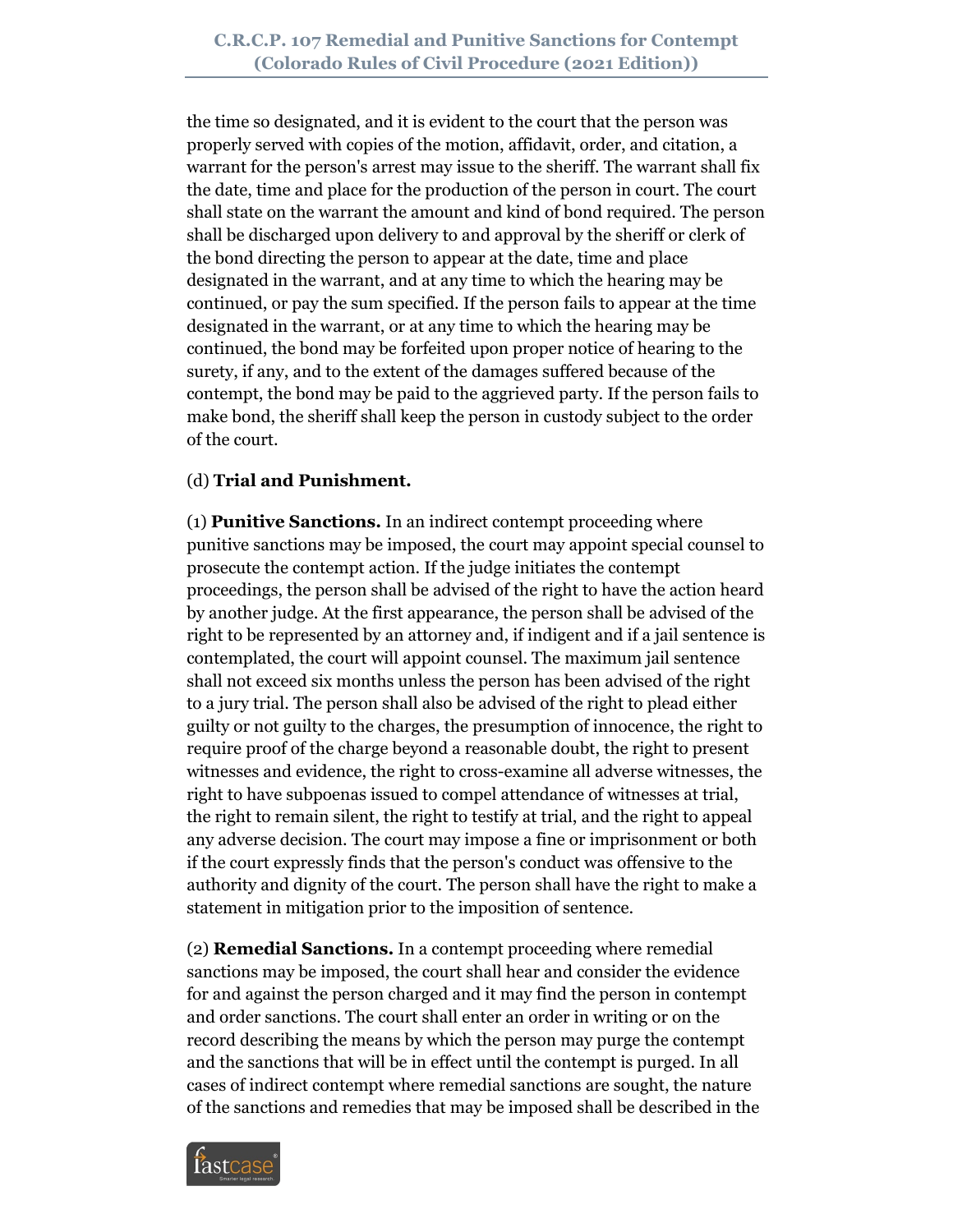motion or citation. Costs and reasonable attorney's fees in connection with the contempt proceeding may be assessed in the discretion of the court. If the contempt consists of the failure to perform an act in the power of the person to perform and the court finds the person has the present ability to perform the act so ordered, the person may be fined or imprisoned until its performance.

(e) **Limitations.** The court shall not suspend any part of a punitive sanction based upon the performance or non-performance of any future acts. The court may reconsider any punitive sanction. Probation shall not be permitted as a condition of any punitive sanction. Remedial and punitive sanctions may be combined by the court, provided appropriate procedures are followed relative to each type of sanction and findings are made to support the adjudication of both types of sanctions.

(f) **Appeal.** For the purposes of appeal, an order deciding the issue of contempt and sanctions shall be final.

(Source: Entire rule amended and adopted, January 26, 1995, effective April 1, 1995; b corrected and effective, June 15, 1995; c amended and adopted December 14, 2011, effective January 1, 2012, for all cases pending on or filed on or after January 1, 2012, pursuant to C.R.C.P. 1 b.)

# **Annotation**

I. General Consideration.

Law reviews. For comment on *Shapiro v. Shapiro*, appearing below, see 20 Rocky Mt. L. Rev. 313 (1948). For article, "One Year Review of Civil Procedure and Appeals", see 39 Dicta 133 (1962). For article, "Enforcing Family Law Orders Through Contempt Proceedings Under C.R.C.P. 107 ", see 332 Colo. Law. 75 (March 2003). For article, "Proper Application of CRS §15-12-723 for Recovery of Estate Assets", see 32 Colo. Law. 59 (May 2003). For article, "Advice to Attorneys on Contempt", see 41 Colo. Law. 79 (January 2012).

Annotator's note. Since C.R.C.P. 107, is similar to §§ 166 and 356 through 369 of the former Code of Civil Procedure, which was supplanted by the Rules of Civil Procedure in 1941, relevant cases construing those sections have been included in the annotations to this rule.

This rule applies to both civil and criminal contempt. In re Stone, 703 P.2d 1319 (Colo. App. 1985).

As part of its inherent authority to issue orders that are necessary for the performance of judicial functions, a court has the power to enforce

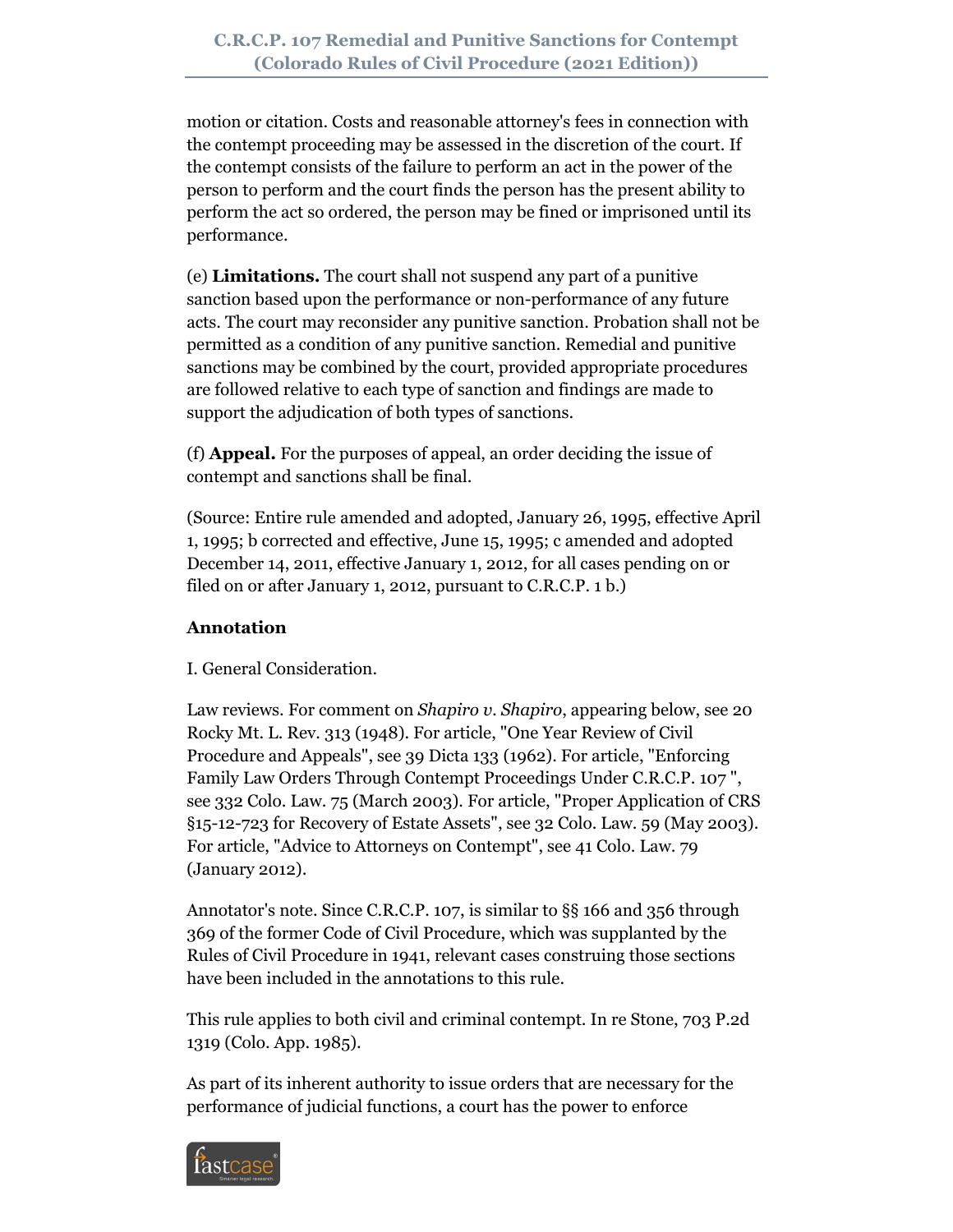obedience to its orders through contempt sanctions. *People v. McGlotten*, 134 P.3d 487 (Colo. App. 2005).

The power to punish for contempt is a judicial power within the meaning of the constitution, and it belongs exclusively to the courts except in cases where the constitution confers such power upon some other body. *People v. Swena*, 88 Colo. 337, 296 P. 271 (1931).

A finding of contempt is within the discretion of the trial court, and its ruling will not be disturbed on appeal absent an abuse of discretion. In re Gomez, 728 P.2d 747 (Colo. App. 1986); In re Roberts, 757 P.2d 1108 (Colo. App. 1988).

Nothing in this rule or the forcible entry and detainer (FED) statute precludes the remedy of contempt in an FED action under appropriate circumstances. *Hartsel Springs Ranch v. Cross Slash Ranch*, 179 P.3d 237 (Colo. App. 2007).

A finding of contempt can be brought under this rule and proved with evidence other than jury deliberation, provided the prosecution can show beyond a reasonable doubt the following elements: (1)The prospective juror knowingly and willfully gave an untruthful answer or deliberately failed to disclose information during voir dire in response to a specific question asked; (2)the purpose of the juror's untruthful answer or nondisclosure was to gain acceptance on the jury and to obstruct the administration of justice; and (3)the juror's untruthful answer or nondisclosure did obstruct the administration of justice. *People v. Kriho*, 996 P.2d 158 (Colo. App. 1999).

Court must make findings in both types of contempt procedures. For contempt in the presence of the court, the judgment must recite the facts constituting the contempt. For contempt out of the presence of the court, the judgment must include, among other considerations, a finding that the court's order has not been complied with. In re McGinnis, 778 P.2d 281 (Colo. App. 1989).

The power to punish for contempt is inherent in all courts. *Allen v. Bailey*, 91 Colo. 260, 14 P.2d 1087 (1932).

Jurisdiction to punish contempt rests solely in contemned court; no court can try a contempt against another. *Gonzales v. District Court*, 629 P.2d 1074 (Colo. 1981).

A court's right of self-preservation is not limited by statutory enumeration of causes of contempts. *Hughes v. People*, 5 Colo. 436 (1880).

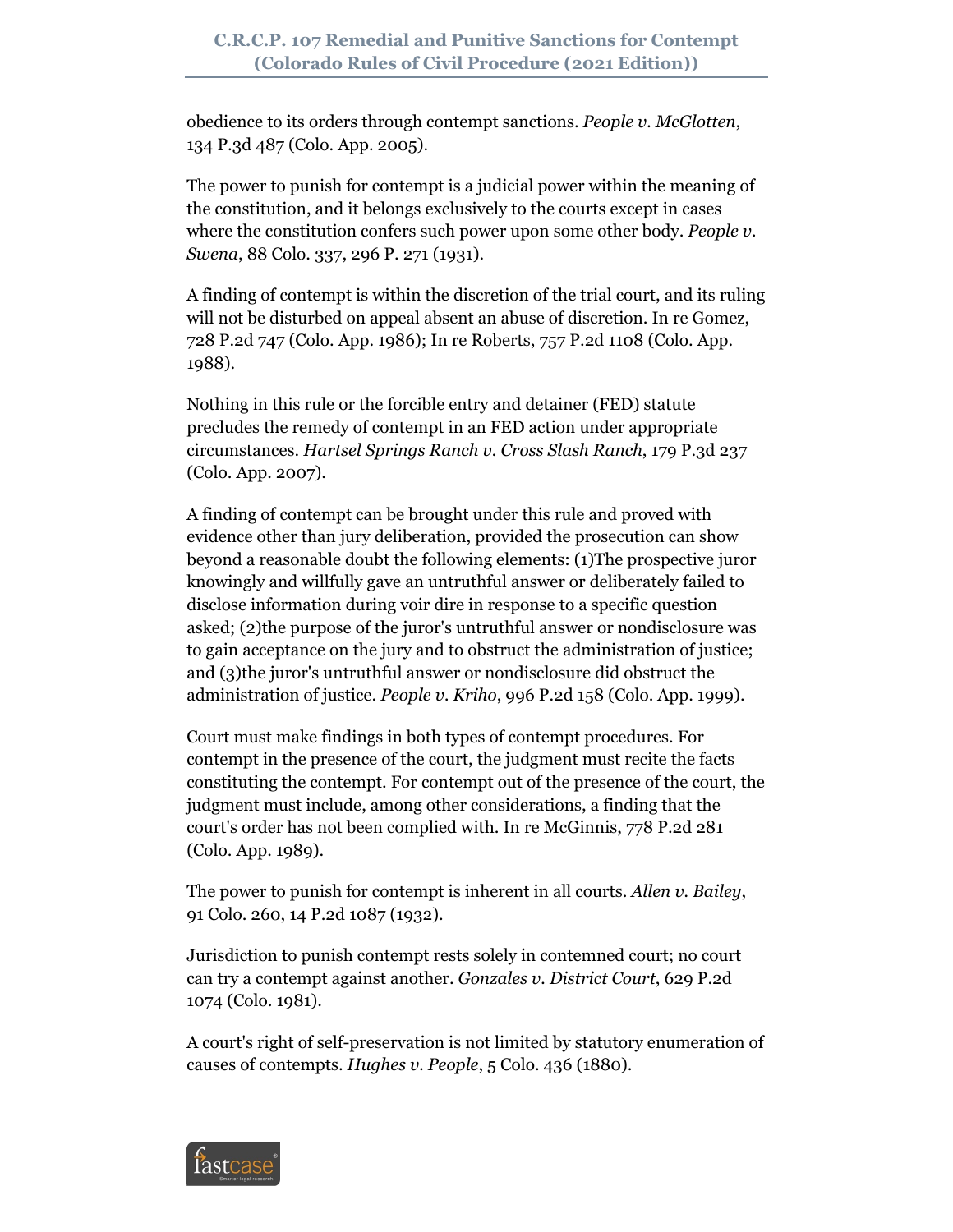The power to punish for contempt should be used sparingly, with caution, deliberation, and due regard to constitutional rights; it should be exercised only when necessary to prevent actual, direct obstruction of, or interference with, the administration of justice. In re People in Interest of Murley, 124 Colo. 581, 239 P.2d 706 (1951); *Conway v. Conway*, 134 Colo. 79, 299 P.2d 509 (1956).

Intent to interfere with administration of justice not required for contempt finding; rather, the intent is a guide to be used by the trial court in exercising its discretion to punish. In re Stone, 703 P.2d 1319 (Colo. App. 1985).

This rule does not purport to limit the application of contempt to parties, officers of the court, or those subject to direct orders. Rather, the rule defines contempt broadly to include any conduct by any person that obstructs or interferes with judicial proceedings. In re Lopez, 109 P.3d 1021 (Colo. App. 2004).

Correction officials are officers of the court whose compliance with a mittimus directing them to take custody of a juvenile could be enforced by a contempt proceeding. People in Interest of S.C., 802 P.2d 1101 (Colo. App. 1989).

Judge conducting a settlement conference has the same authority to impose sanctions as the trial judge for conduct related to the settlement conference which interferes with the functions of the court. *Halaby, McCrea & Cross v. Hoffman*, 831 P.2d 902 (Colo. 1992).

Language in this rule authorizing district court to sanction an "officer of the court" does not include a judge who is presiding over the same case in which the alleged contempt has taken place. *People v. Proffitt*, 865 P.2d 929 (Colo. App. 1993).

A remedial contempt order only describes the means by which the contempt can be purged and the sanctions that will be in effect until the contempt is purged. Other than costs and reasonable attorney fees, a trial court is without authority to require, as a remedial sanction, monetary payments that do not force compliance with or performance of a court order. *Sec. Investor Prot. Corp. v. First Entm't Holding Corp*., 36 P.3d 175 (Colo. App. 2001).

Attorney fees can be awarded under subsection (d)(2) only as a component of remedial sanctions; however, under subsection  $(a)(1)(5)$ , a remedial sanction must include a purge clause. Where the contemnor commits a onetime violation, incapable of being purged, attorney fees may not be assessed as a remedial sanction. Thus, a punitive sanction, such as a fine or

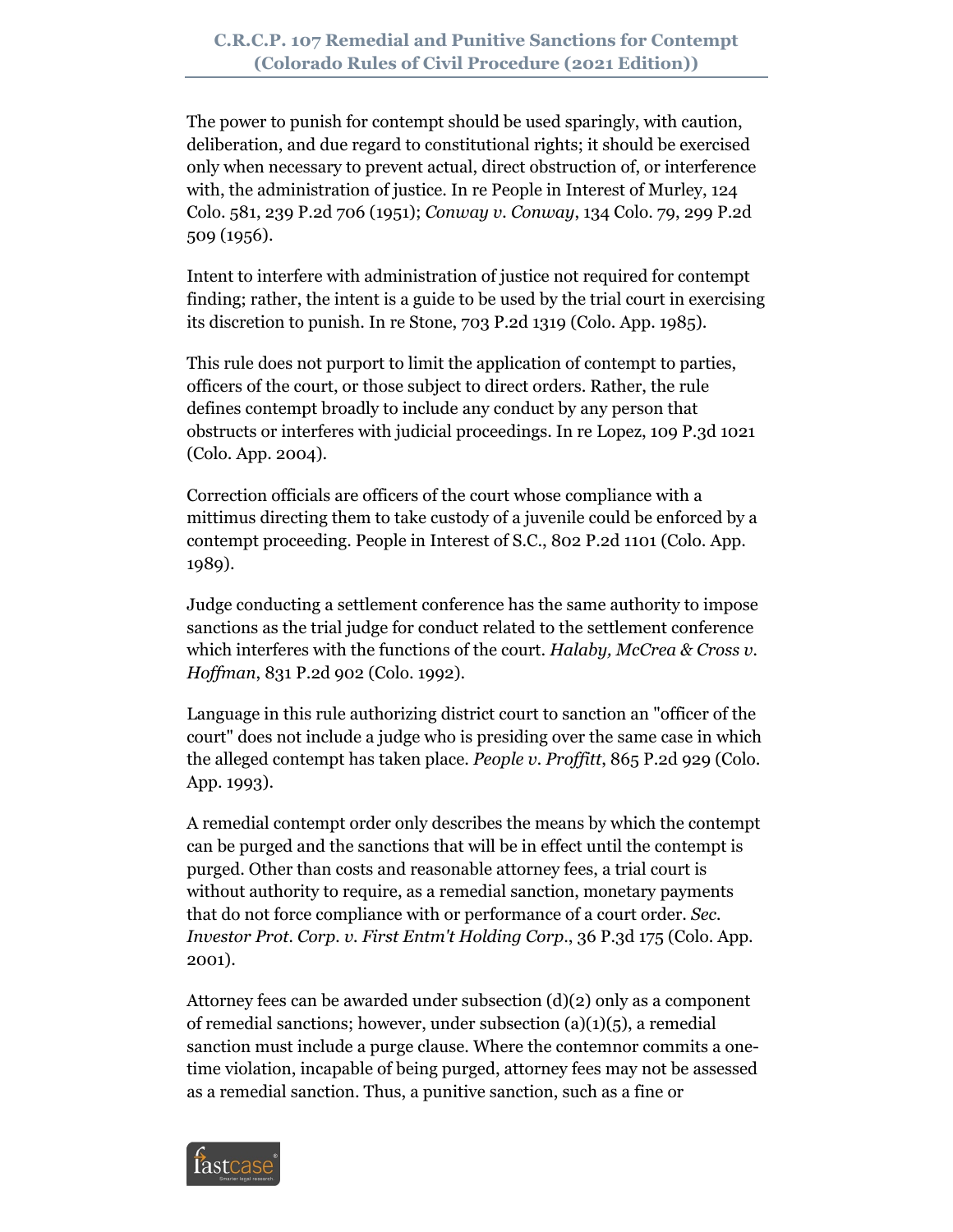imprisonment, is the only avenue for punishment. No remedial sanction was imposed, nor could one have been. The CAT scan contempt constituted a one-time violation of a 2007 order committed over a year before father even raised the issue with the court. By that time, mother could not undo what she had done. In re Webb, \_\_ P.3d \_\_ (Colo. App. 2011).

A pro se attorney litigant is not necessarily precluded from an attorney fee award under either section  $(d)(2)$  of this rule or §13-17-102 in a contempt proceeding. *Wimmershoff v. Finger*, 74 P.3d 529 (Colo. App. 2003).

Not error for defendants' counsel to have been permitted to prosecute the contempt proceedings. Conduct that is found to be offensive to the authority and dignity of the court pursuant to this rule is not criminal conduct, and contempt is not a statutory criminal offense. The power to impose punitive sanctions for such conduct is an inherent and indispensable power of the court. It is not derived from statute and exists independent of legislative authority. *Eichhorn v. Kelley*, 111 P.3d 544 (Colo. App. 2004).

Lack of an express grant of authority in the Colorado Rules for Magistrates to award attorney fees on review does not divest or otherwise curtail the district court's already existing authority to make such an award under section (d)(2). In re Naekel, 181 P.3d 1177 (Colo. App. 2008).

Applied in *Catron v. Catron*, 40 Colo. App. 476, 577 P.2d 322 (1978); *Cavanaugh v. State, Dept. of Soc. Servs*., 644 P.2d 1 (Colo. 1982); *People v. Coyle*, 654 P.2d 815 (Colo. 1982); *Menin v. County Court*, 697 P.2d 398 (Colo. App. 1984).

II. Definition.

A. In General.

Contempt consists as well in the manner of the person committing it as in the subject-matter of its foundation. Matters which, if true, would in their very nature be scandalous may be presented, hinted at, or brought to the attention of the court in so respectful a manner that no judge would ever think to construe a contempt therefrom; while, on the other hand, it is easy to see when, under the guise and pretense of setting out privilege and necessary matters, circumstances are detailed, and scandalous and insulting charges and innuendos are made and insinuated upon pretended "information and belief" in manner that bears the unmistakable earmarks of malice and deliberate contempt. *Hughes v. People*, 5 Colo. 436 (1880).

The question of contempt does not depend on intention, although, where the contempt was intended, this is an aggravating feature which goes to the

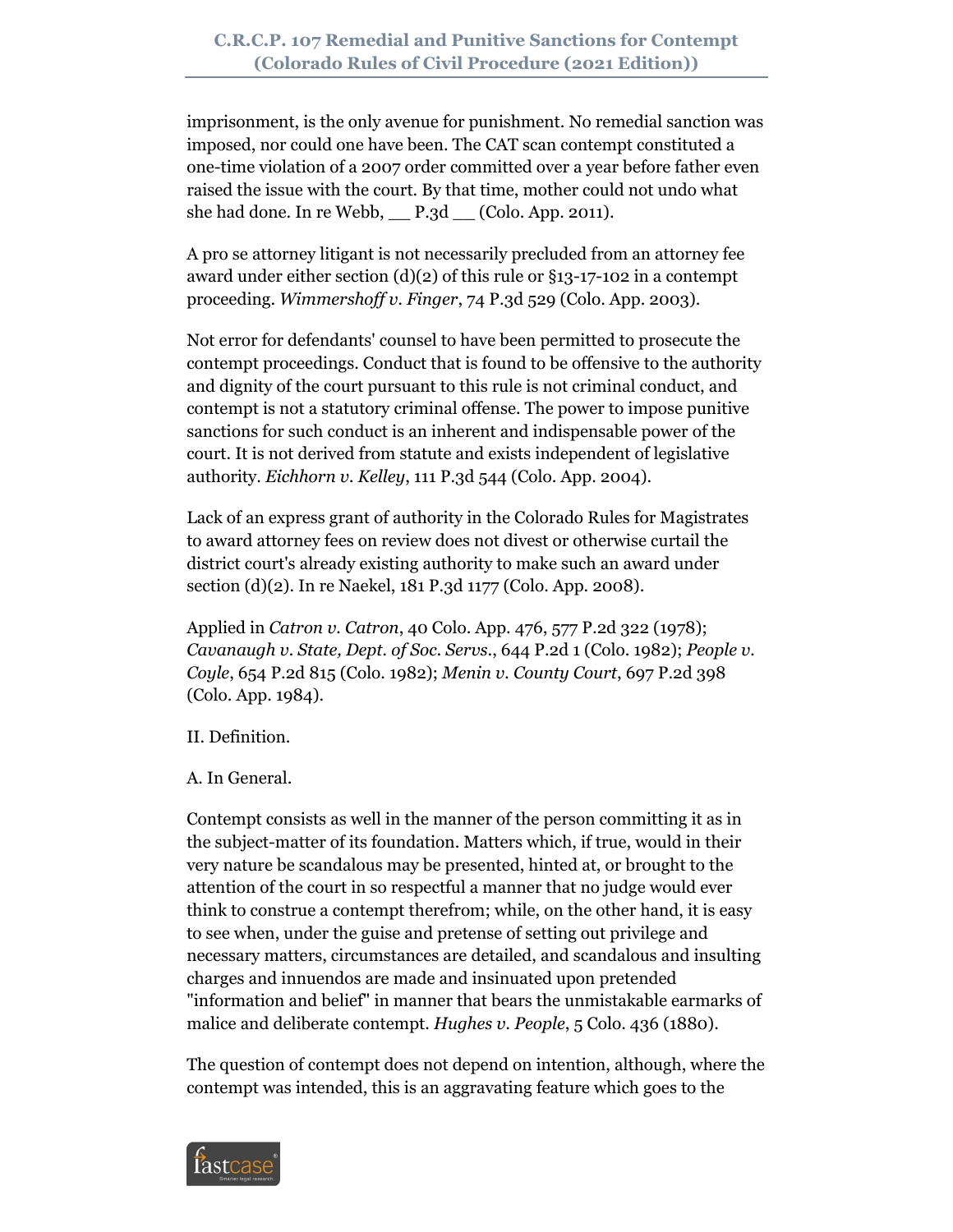gravamen of the offense. *Hughes v. People*, 5 Colo. 436 (1880); In re People in Interest of Murley, 124 Colo. 581, 239 P.2d 706 (1951).

Rule is applicable to criminal contempt. This rule clearly includes a definition encompassing, and procedures governing, both civil and criminal contempt. *People v. Razatos*, 699 P.2d 970 (Colo. 1985).

Distinction between civil and criminal contempts. Contempts of court are civil where they consist in the disobedience of some judicial order entered for the benefit or advantage of another party to the proceeding and criminal where there are acts disrespectful to the court or its process, or obstructing the administration of justice, or tending to bring the court into disrepute. *Wyatt v. People*, 17 Colo. 252, 28 P. 961 (1892).

Two types of civil contempt are recognized: One, consisting of a present refusal to perform an act in the power of the person to perform, which normally constitutes injury to others for whose benefit it is required; the other, conduct which is derogatory to the authority or dignity of the court. In the former case, the court may order the respondent imprisoned, not for a definite time, but until he performs the act which he is commanded and is able to perform; in the latter case, the court may order punishment to vindicate the dignity of the court by fine or imprisonment, or both, which should be definite as to amount and time, regardless of subsequent compliance with the court order. In the former case, the court must, upon hearing, make a finding both of the facts constituting contempt and of a present duty and ability to perform; in the latter case, the court must make a finding of facts constituting misbehavior and that the conduct is offensive to the authority and dignity of the court. In re People in Interest of Murley, 124 Colo. 581, 239 P.2d 706 (1951).

Rules for civil contempt may guide, but do not control, procedures for prosecuting criminal contempt. *People v. Tyer*, 796 P.2d 15 (Colo. App. 1990).

# B. Misbehavior.

There is no exact rule to define such contempts; but any disorderly conduct calculated to interrupt the proceedings; any disrespect or insolent behavior toward the judges presiding; any breach of order, decency, decorum, either by parties and persons connected with the tribunal, or by strangers present; or, a fortiori, any assault made in view of the court is punishable in this summary way. *Hughes v. People*, 5 Colo. 436 (1880).

Contempt by press. Courts have the inherent power to summarily convict and punish for a contempt of court those responsible for articles published

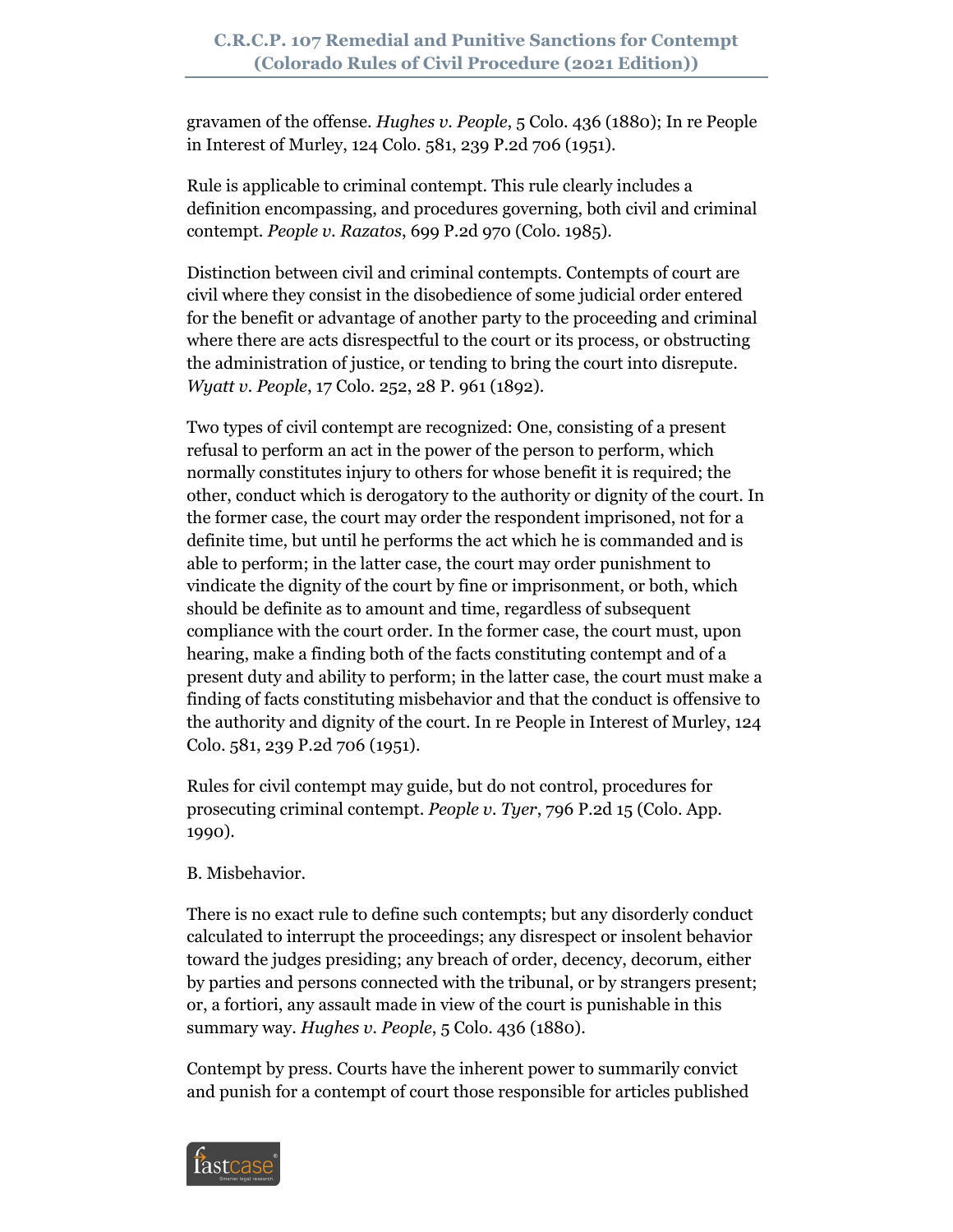in reference to a cause pending when such articles are calculated to interfere with the due administration of justice in such cause. Neither the statutes nor the constitution present any barrier to the exercise of such powers, and the power to punish summarily in such cases is essential to the very existence of a court, since the contrary rule would place it in the power of a vicious person to so conduct himself as to prevent any kind of a trial. *Cooper v. People ex rel. Wyatt*, 13 Colo. 337, 22 P. 790 (1889).

The press may without liability to punishment for contempt challenge, in the interest of the public good, the conduct of judges and other court officers and also of parties, jurors, and witnesses in connection with causes that have been wholly determined. It may also fairly and reasonably review and comment upon court proceedings from day to day as they take place. *Cooper v. People ex rel. Wyatt*, 13 Colo. 337, 22 P. 790 (1889).

C. Disobedience of Court Orders.

Law reviews. For article, "The Enforcement of Divorce Decrees in Colorado", *see* 21 Rocky Mt. L. Rev. 364 (1949).

Refusal to obey an order of court entered in connection with a criminal investigation is a criminal contempt. *Mainland v. People*, 111 Colo. 198, 139 P.2d 366 (1943).

In order for court to enter punitive order in a criminal contempt proceeding, the court must find that the alleged contemner's behavior constitutes noncompliance with the court order and that such conduct is offensive to the authority and dignity of the court. *Griffin v. Jackson*, 759 P.2d 839 (Colo. App. 1988).

Where an order of the court is made in a civil action, its violation constitutes a civil, not a criminal, contempt. *Zobel v. People ex rel. Kyle*, 49 Colo. 142, 111 P. 846 (1910).

Disobedience of a lawful order made by the court for the benefit of a private litigant comes clearly within this rule. *Zobel v. People ex rel. Kyle*, 49 Colo. 142, 111 P. 846 (1910).

Contempt of supreme court rule is punishable and enforceable by lower court before whom contempt occurred. *Wooden v. Park Sch. District*, 748 P.2d 1311 (Colo. App. 1987).

A person who has actual notice of an injunctive order violates it at his peril. *People ex rel. Darby v. District Court*, 19 Colo. 343, 35 P. 731 (1894).

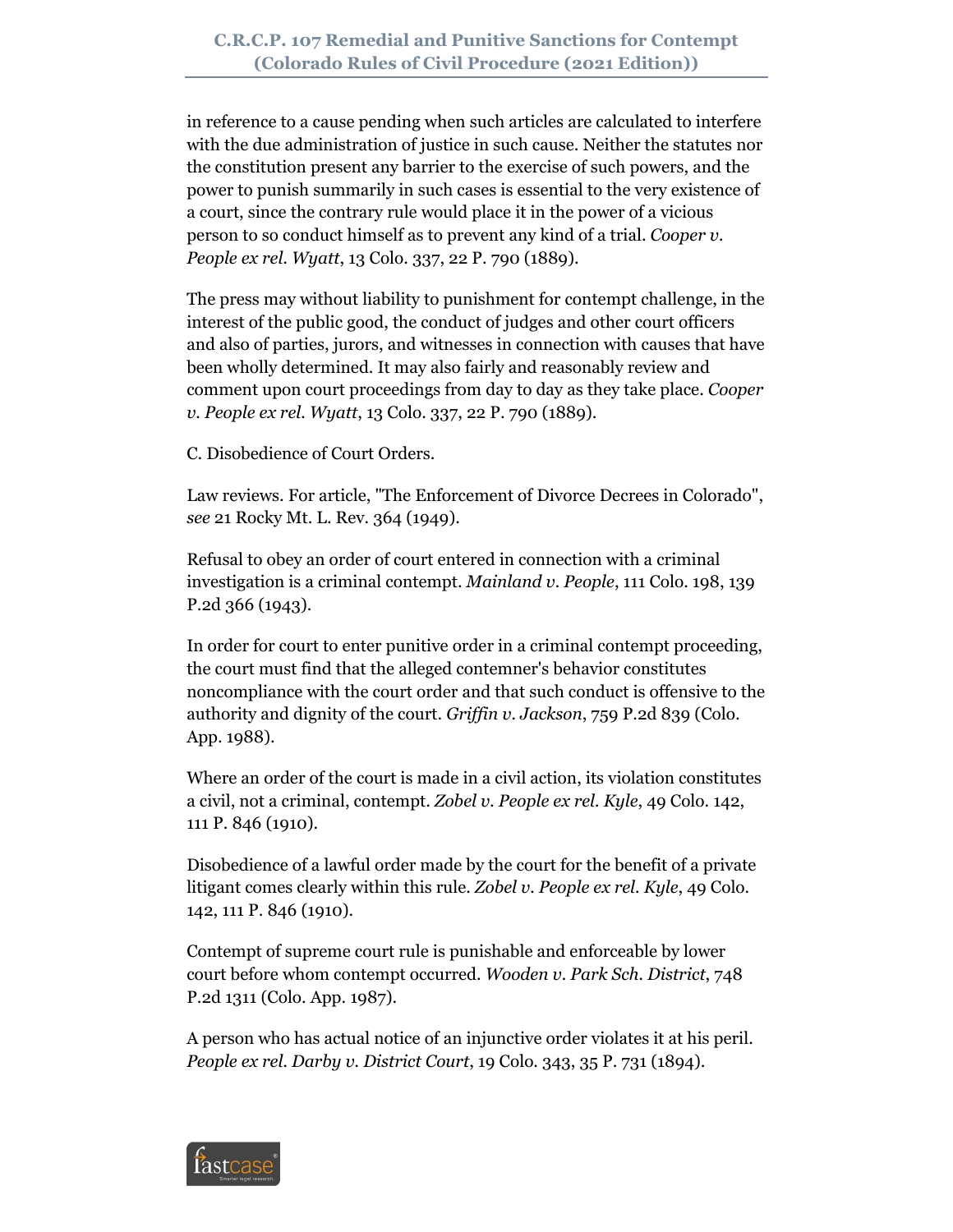Contempt proceedings are equally available to enforce a judgment determining the property rights of the parties to a divorce proceeding, as are orders for the payment of alimony, counsel fees, and other costs. *Harvey v. Harvey*, 153 Colo. 15, 384 P.2d 265 (1963).

Court may exercise power of contempt to enforce orders entered in a dissolution of marriage proceeding. *Gonzales v. District Court*, 629 P.2d 1074 (Colo. 1981).

A district court which has entered a decree of dissolution possesses continuing in personam and subject matter jurisdiction to enforce its child support orders by punishing a noncomplying obligor for contempt of court. *Gonzales v. District Court*, 629 P.2d 1074 (Colo. 1981).

There is a distinction between a contempt proceeding and an action to collect accrued alimony or support installments. *Hauck v. Schuck*, 143 Colo. 324, 353 P.2d 79 (1960).

One who refuses to pay money belonging to an estate into court in compliance with a judicial order is guilty of civil contempt. *Munson v. Luxford*, 95 Colo. 12, 34 P.2d 91 (1934).

Where the contempt order is based on the failure of the husband to obtain drug counseling, the order is remedial in nature and the trial court must specify how the husband may purge himself of that contempt. In re Zebedee, 778 P.2d 694 (Colo. App. 1988).

Post-dissolution contempt proceeding to enforce permanent orders is remedial in nature if the court's order imposes remedial sanctions such as an attorney fees award, a requirement to pay amounts due plus arrearages, and the initial suspension of a sentence to imprisonment, but the order does not contain language concerning vindication of the court's authority and dignity. In re Lodeski, 107 P.3d 1097 (Colo. App. 2004).

Court reporters may be held in contempt for failing to produce transcripts in a timely manner. *People v. McGlotten*, 134 P.3d 487 (Colo. App. 2005).

Constructive contempt. Where a court having jurisdiction has ordered the payment of money into the registry of the court and the person to whom the order is directed fails to make the payment as commanded and contempt proceedings are instituted, the alleged contempt is constructive or indirect. *Urbancich v. Mayberry*, 124 Colo. 311, 236 P.2d 535 (1951).

The violation of the term of a decree in a quiet-title action is not contempt of court unless the decree contained a mandatory or prohibitive provision. *McMullin v. City & County of Denver*, 125 Colo. 231, 242 P.2d 240 (1952).

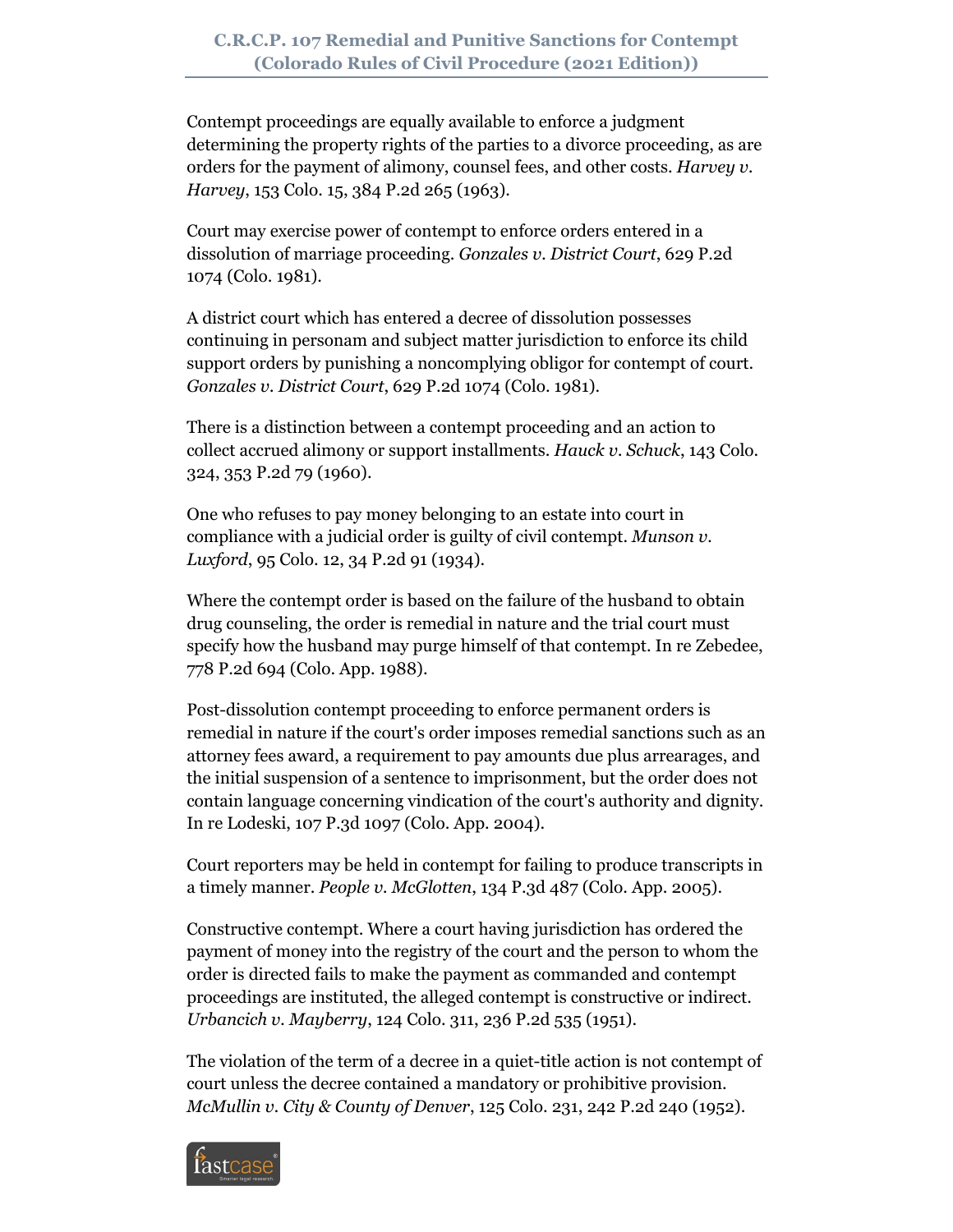Interference with a water commissioner in the discharge of his official duties does not constitute contempt of court within this rule declaring disobedience to any lawful writ, order, rule, or process issued by the court to be a contempt, since he is not an officer of the court in which the decree of priorities is entered under which he is distributing water, being appointed by the governor and, to a certain extent, being under the control and direction of the irrigation division engineer and the state engineer. *Roberson v. People ex rel. Soule*, 40 Colo. 119, 90 P. 79 (1907).

No contempt where one is unable to comply with court order. There was insufficient evidence, as a matter of law, to support the conclusion of the judge that the respondents had neglected or refused to comply with the writs of habeas corpus, which was the contempt with which they were charged, where the respondents could not produce children in court against the wishes of the mother, who had continuous control and custody. *Eatchel v. Lanphere*, 170 Colo. 545, 463 P.2d 457 (1970).

A mittimus issued by the district court ordering corrections officials to take custody of state prisoners is not a basis for contempt where the corrections officials lack the ability to admit the prisoners. *People v. Lockhart*, 699 P.2d 1332 (Colo. 1985).

Correction officials were guilty of contempt for disobeying a mittimus directing them to take custody of a juvenile, where their duty to take custody of the juvenile was statutorily mandated and adequate funds would have been available throughout the juvenile's period of commitment to enable the officials to take custody of the juvenile. Under such circumstances, the existence of a blanket administrative policy of refusing admittance to such juveniles, which was instituted because the department was running out of money, is not a defense. People in Interest of S.C., 802 P.2d 1101 (Colo. App. 1989).

Insufficient basis for contempt and abuse of trial court's discretion where attorney made a single comment, "Sir, it does not.", to the judge concerning a reference in the Code of Professional Responsibility. The test is whether or not the comment constitutes an obstruction of the court's administration of justice or operates to bring the judiciary into disrespect or disregard. Hill v. Boatright, 890 P.2d 180 (Colo. App. 1994), aff'd in part and rev'd in part on other grounds sub nom. *Boatright v. Derr*, 919 P.2d 221 (Colo. 1996).

Record does not support judge's finding that defense counsel violated the court's previous rulings. Therefore, the court abused its discretion in finding defense counsel in contempt. *People v. Jones*, 262 P.3d 982 (Colo. App. 2011).

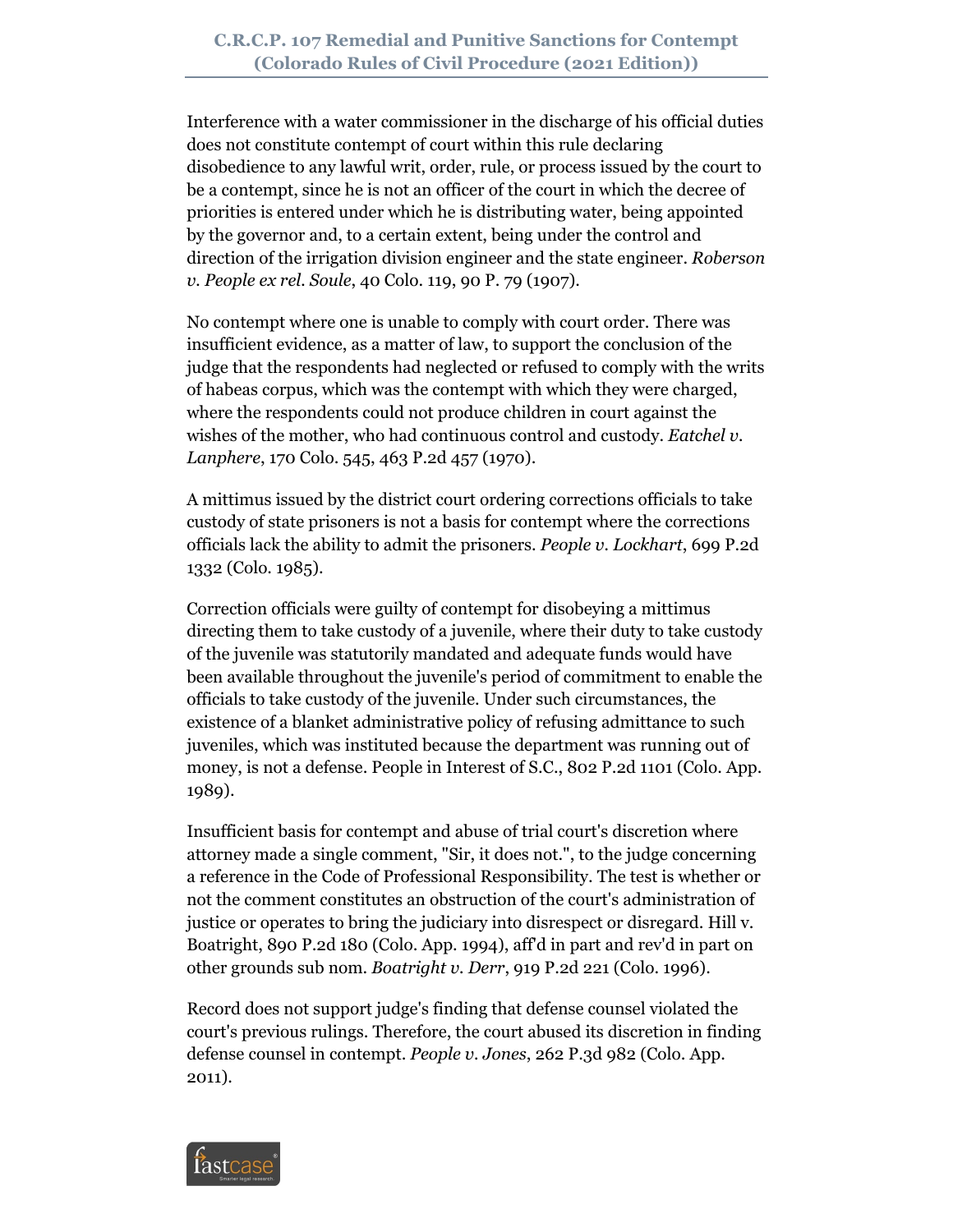Contempt of a court order does not supercede requirement to set a hearing pursuant to §13-54.5-109(1)(a). The court may not sanction a party for his or her failure to comply with a court order by refusing to set or by suspending a hearing on an objection or claim of exemption. The setting of a hearing is mandatory, not discretionary. *Borrayo v. Lefever*, 159 P.3d 657 (Colo. App. 2006).

Bankruptcy stay applicable to civil contempt action for post-divorce enforcement of separation agreement. The nature of the contempt action is determined by review of the purpose and character of the sanctions imposed against the contemnor. Where the contemnor had the ability to request reconsideration of the jail time once payment was made; the sanctions were designed to force payment to a third party, not to uphold the dignity of the court; the court imposed attorney fees for the enforcement proceeding; and the court's primary consideration was the impact on third parties, the contempt action was remedial in nature. In re Weis, 232 P.3d 789 (Colo. 2010).

Contemnor cannot turn an enforcement action into a criminal matter outside of the automatic bankruptcy stay simply by requesting punitive sanctions. In re Weis, 232 P.3d 789 (Colo. 2010).

Arbitrator's award is not a "court order" for purposes of contempt statute. Where neither party petitioned the district court for an order confirming the award, the court erred in finding husband guilty of indirect contempt for failing to comply with arbitrator's order to take the parties' children to therapy. In re Leverett, 2012 COA  $69,$   $\_\_$  P.3d  $\_\_$ .

III. Direct Contempt.

In the absence of statutory regulation, courts may deal with matter of contempt in a summary manner. *Guiraud v. Nevada Canal Co*., 79 Colo. 289, 245 P. 485 (1926).

This rule permits summary punishment of a contemner for acts committed in the court's presence. *DeMott v. Smith*, 29 Colo. App. 531, 486 P.2d 451 (1971).

The summary contempt power may be used to punish acts or conduct which take place in the immediate presence of the court and are witnessed by the trial judge. *Losavio v. District Court*, 182 Colo. 180, 512 P.2d 266 (1973).

The summary contempt power is necessary to insure and preserve decorum in the courtroom. *People v. Ellis*, 189 Colo. 378, 540 P.2d 1082 (1975).

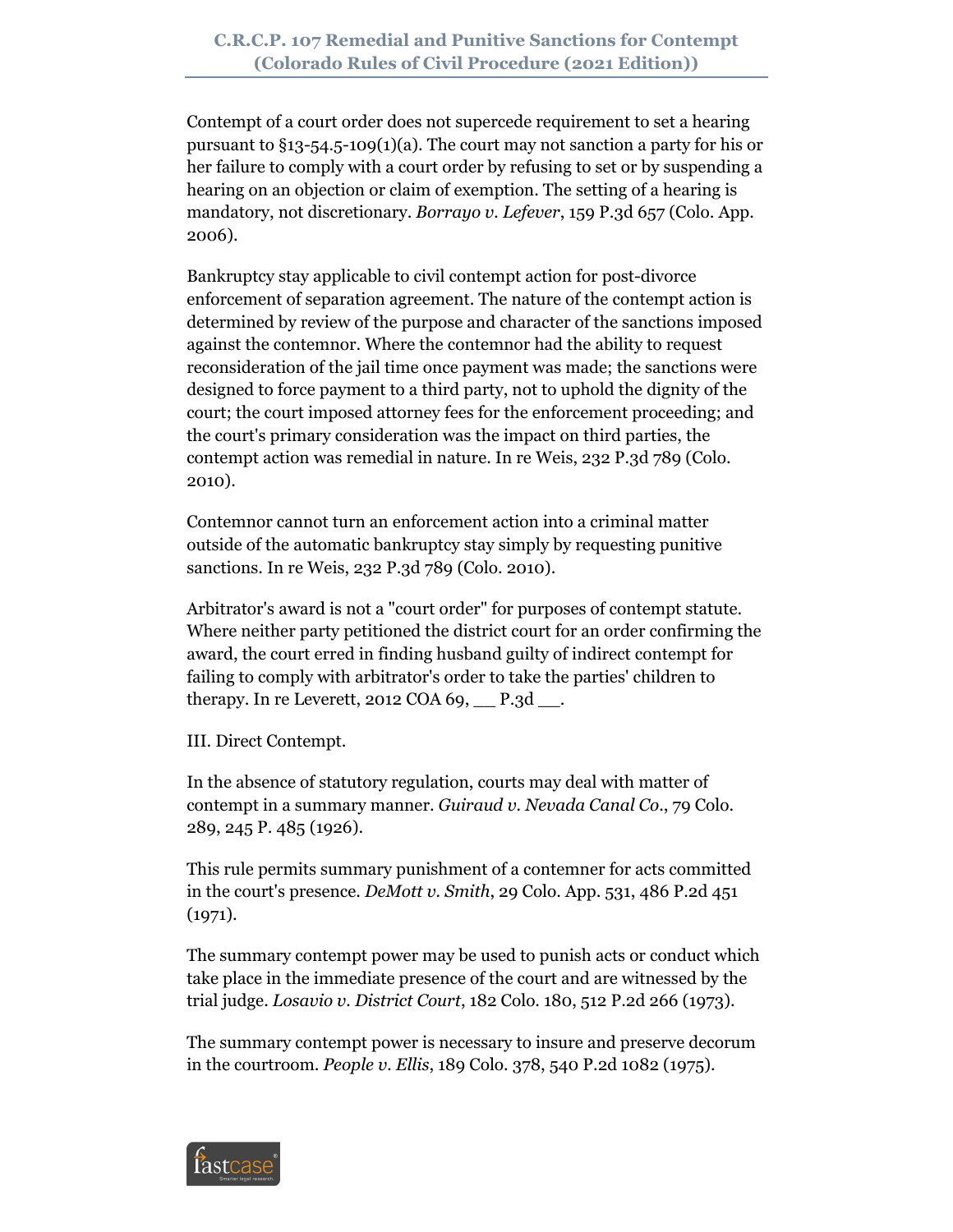The summary contempt power is ample to prevent disruption and provides the trial judge with the power to punish contemptuous conduct which occurs in his presence. *People v. Ellis*, 189 Colo. 378, 540 P.2d 1082 (1975).

Design of contempt power. The power of a judge to punish contempt committed in his presence is not designed to protect his own dignity or person, but to protect the rights of litigants and the public by ensuring that the administration of justice shall not be thwarted or obstructed. *Losavio v. District Court*, 182 Colo. 180, 512 P.2d 266 (1973).

Summary punishment for contempt is permitted because a court could not properly administer justice if disturbances within the courtroom could not be suppressed by immediate punishment. *Losavio v. District Court*, 182 Colo. 180, 512 P.2d 266 (1973).

Punishment for contempt can only be imposed summarily when a direct contempt is committed; that is, when the judge has personal knowledge of the act which has disrupted court proceedings or demonstrated the contemner's disrespect for the court. *Losavio v. District Court*, 182 Colo. 180, 512 P.2d 266 (1973).

Summary punishment for contempt of court must be strictly confined to those instances where the contemptuous conduct occurs in open court and is seen or heard by the trial judge. *Losavio v. District Court*, 182 Colo. 180, 512 P.2d 266 (1973); *Dooley v. District Court*, 811 P.2d 809 (Colo. 1991).

Attorney's alleged lack of preparation for a hearing was indirect, not direct, contempt, and therefore summary punishment was improper. *Dooley v. District Court*, 811 P.2d 809 (Colo. 1991).

Fact that judge ordered a hearing two days after occurrence of allegedly contemptuous behavior was evidence that judge considered the contempt indirect rather than direct. *Dooley v. District Court*, 811 P.2d 809 (Colo. 1991).

A court may hold a person in direct contempt only when the court has either given prior warning that a person's behavior, if repeated, will constitute contempt and the contemnor persists in such behavior or the person's conduct is so extreme that no warning is necessary. *People v. Aleem*, 149 P.3d 765 (Colo. 2007).

If conduct amounts to a direct contempt committed in the presence of the court, the record must show, with reference to the matter allegedly constituting the contempt, what actually happened with particularity. *Pittman v. District Court*, 149 Colo. 380, 369 P.2d 85 (1962).

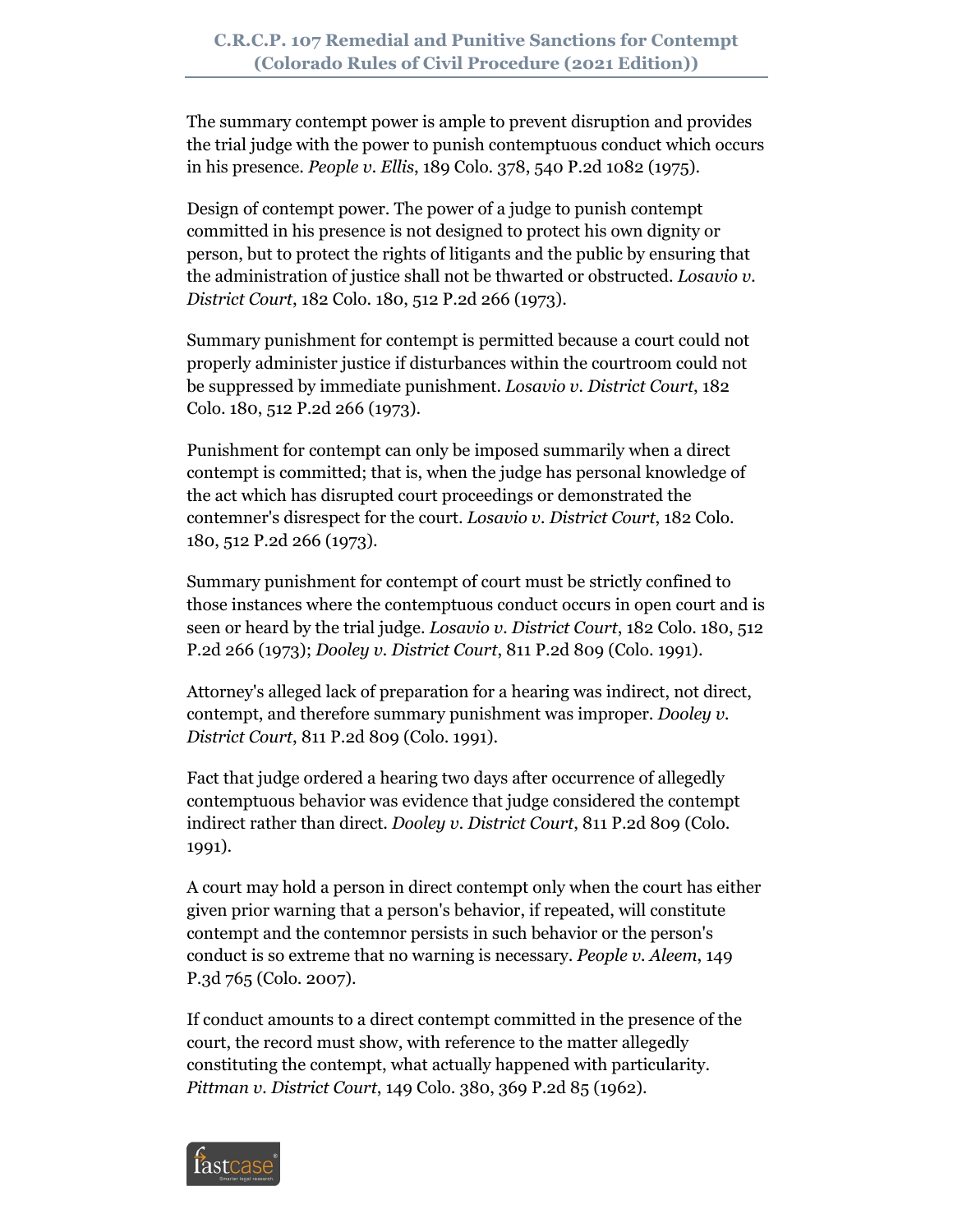Where full evidentiary hearing not necessary. Where the judge is aware of the contemptuous conduct from personal observation, where no lawful justification exists for the contemptuous behavior, and where the penalty is not of the type that can be mitigated by any evidence offered, a full-fledged evidentiary hearing is not necessary and summary procedure is appropriate. *People v. Lucero*, 196 Colo. 276, 584 P.2d 1208 (1978).

Where a judgment does not recite the facts constituting the contempt, the judgment is not properly supported. *Handler v. Gordon*, 108 Colo. 501, 120 P.2d 205 (1941).

This rule requires the order of commitment to recite the facts only where summary punishment is inflicted. *Shore v. People*, 26 Colo. 516, 59 P. 49 (1899); *Eykelboom v. People*, 71 Colo. 318, 206 P. 388 (1922).

Cases of criminal contempt are not within the provisions of this rule requiring the order of commitment to recite the facts only where summary punishment is inflicted. *Eykelboom v. People*, 71 Colo. 318, 206 P. 388 (1922).

For cases of criminal contempt for refusal to answer to grand jury question analogized to this rule, *see Smaldone v. People*, 158 Colo. 7, 405 P.2d 208 (1965), cert. denied, 382 U.S. 1012, 86 S. Ct. 616, 15 L. Ed. 2d 527 (1966); *see also Salardino v. People*, 158 Colo. 12, 405 P.2d 211 (1965), cert. denied, 382 U.S. 1012, 86 S. Ct. 617, 15 L. Ed. 2d 527 (1966); *Quintana v. People*, 158 Colo. 14, 405 P.2d 212 (1965), cert. denied, 382 U.S. 1013, 86 S. Ct. 618, 15 L. Ed. 2d 527 (1966); *Smaldone v. People*, 158 Colo. 16, 404 P.2d 276 (1965); *Smaldone v. People*, 158 Colo. 21, 404 P.2d 279 (1965); *Tomeo v. People*, 158 Colo. 26, 404 P.2d 287 (1965).

Trial judge has power to punish summarily for contempt any lawyer who in his presence willfully contributes to disorder or disruption in the courtroom. *Losavio v. District Court*, 182 Colo. 180, 512 P.2d 266 (1973).

Voluntary appearance in court subjects one to contempt power of court. Where defendant was served an unsigned copy of summons and default judgment was therefore rendered invalid, defendant's voluntary appearance in court submitted him nevertheless to the jurisdiction of the court and would support a contempt judgment where he was found to have committed perjury in the presence of the court. *Brown v. Amen*, 147 Colo. 468, 364 P.2d 735 (1961).

Contempt sentence of contemnor who has left the court will be upheld. Where the contempt is a direct one made in the presence of the court and the court proceeds at once to try the contemnor and sentence him, such

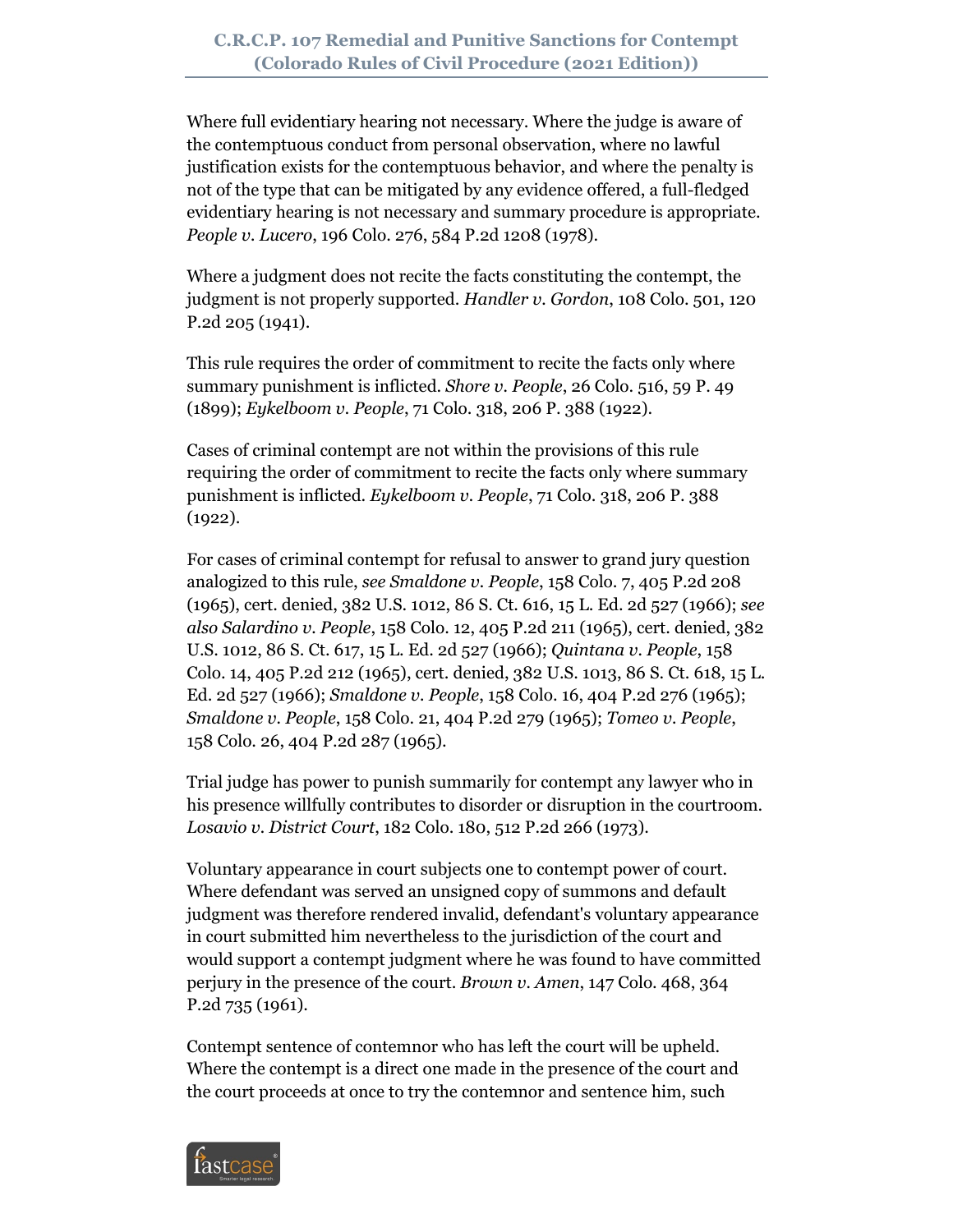sentence will be upheld, though made after the contemnor has left the presence of the court. *Shotkin v. Atchison, T. & S. F. R. R*., 124 Colo. 141, 235 P.2d 990 (1951), cert. denied, 343 U.S. 906, 72 S. Ct. 638, 96 L. Ed. 1325  $(1952).$ 

Refusal of witness receiving immunity to supply grand jury testimony. A witness who, despite receiving immunity, persists before a trial court judge in refusing on fifth amendment grounds to supply grand jury testimony, commits contempt "in the presence of the court" and may be punished summarily. *People v. Lucero*, 196 Colo. 276, 584 P.2d 1208 (1978).

A court has the right to punish one summarily for contempt for manifest perjury committed in the court's presence where it knows judicially that his testimony was false. *Eykelboom v. People*, 71 Colo. 318, 206 P. 388 (1922); *Murer v. Rogowski*, 29 Colo. App. 235, 480 P.2d 853 (1971).

In order that perjury may be a contempt of court it must appear that: (1) The alleged false answers had an obstructive effect, (2) that there existed judicial knowledge of the falsity of the testimony, and (3) that the question was pertinent to the issue. *Handler v. Gordon*, 111 Colo. 234, 140 P.2d 622 (1943).

Perjurious statements do not by themselves substantially obstruct or halt a trial or demonstrate contempt for the judicial process if the court cannot judicially know that the testimony is false without the presentation of collateral evidence to establish such falsity. *Murer v. Rogowski*, 29 Colo. App. 235, 480 P.2d 853 (1971).

Where the trial court's finding of perjury is based on collateral evidence introduced by a party to impeach the other party's testimony, and not upon anything inherently incredible or self-contradictory in the other party's testimony itself, such perjury does not have the effect of substantially obstructing or halting the judicial process, and thus a contempt finding would be in error. *Murer v. Rogowski*, 29 Colo. App. 235, 480 P.2d 853 (1971).

Where a party is using delaying tactics in his request for continuance, the court should deny request rather than holding him in contempt. *Altobella v. Priest*, 153 Colo. 309, 385 P.2d 585 (1963).

Facts would not support a finding of direct contempt, where no warning was given at the time defendant allegedly made offensive statement to the court, and the primary factual foundation consisted of the defendant's responses to the courts questions. *People v. Ellis*, 189 Colo. 378, 540 P.2d 1082 (1975).

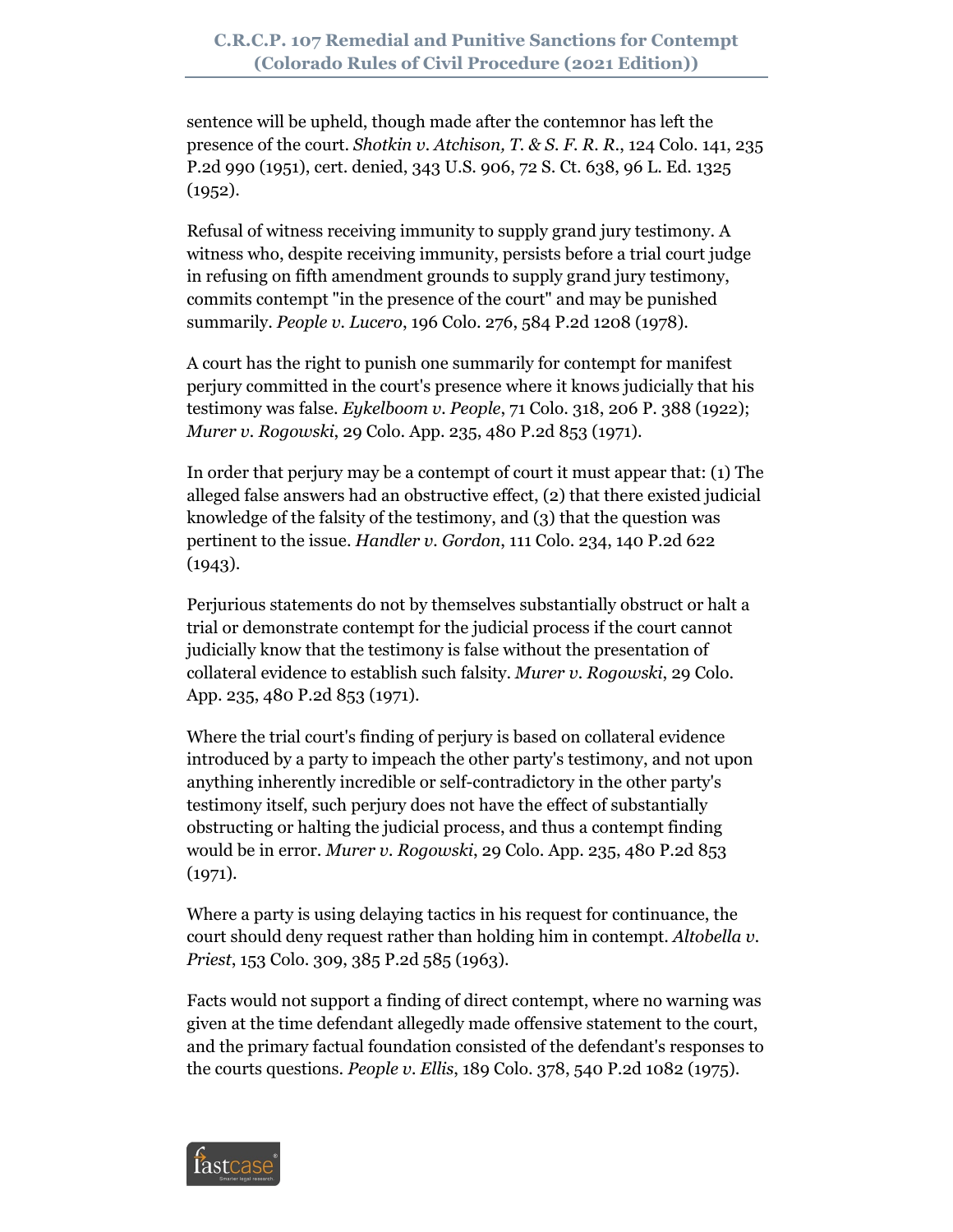Facts supported finding of direct contempt when defendant admittedly made offensive statement during the course of proceedings even though obscenity was directed toward counsel for the People and merely overheard by the court. There was no abuse of discretion by the trial court given the fact that the defendant admitted it was inappropriate and an affront to the dignity of the court and its proceedings, and given the fact that defendant was an attorney admitted to the Bar. *People v. Holmes*, 967 P.2d 192 (Colo. App. 1998).

Oral stipulations rescinded. Behavior was not direct contempt punishable by summary proceedings, where all respondent did was to rescind a previous oral stipulation entered into in open court by directing her attorney to repudiate the stipulation. *Ealy v. District Court*, 189 Colo. 308, 539 P.2d 1244 (1975).

Provision in this rule that judgments shall be "final" refers only to extent of review. *Cooper v. People ex rel. Wyatt*, 13 Colo. 337, 22 P. 790 (1889).

IV. Indirect Contempt.

Law reviews. For article, "The Nuts and Bolts of Collecting Support", see 19 Colo. Law. 1595 (1990).

Contempt, which does not occur in the presence of the court, is either criminal or civil, depending on the purpose and character of the sanctions sought to be imposed in the citation. *People v. Razatos*, 699 P.2d 970 (Colo. 1985); *Groves v. District Court*, 806 P.2d 947 (Colo. 1991).

A delay in trial caused by counsel's preparation of jury instructions should have been evaluated as indirect contempt rather than direct contempt because the court did not observe or hear any of the offending behavior. The order for sanctions was set aside because none of the procedures for a hearing and the imposition of sanctions was followed by the trial court. *Martinez v. Affordable Hous. Network, Inc*., 109 P.3d 983 (Colo. App. 2004), rev'd on other grounds, 121 P.3d 1201 (Colo. 2005).

This rule is applicable to civil contempt for violating an injunction. *Shore v. People*, 26 Colo. 516, 59 P. 49 (1899).

Those to be adjudged in contempt must be subject to court's jurisdiction. Where contempt citations were issued to officers of home for the mentally defective because they had refused admission of child ordered there by court, said officials were parties to no proceeding and had not submitted themselves to jurisdiction of court and consequently were not amenable to

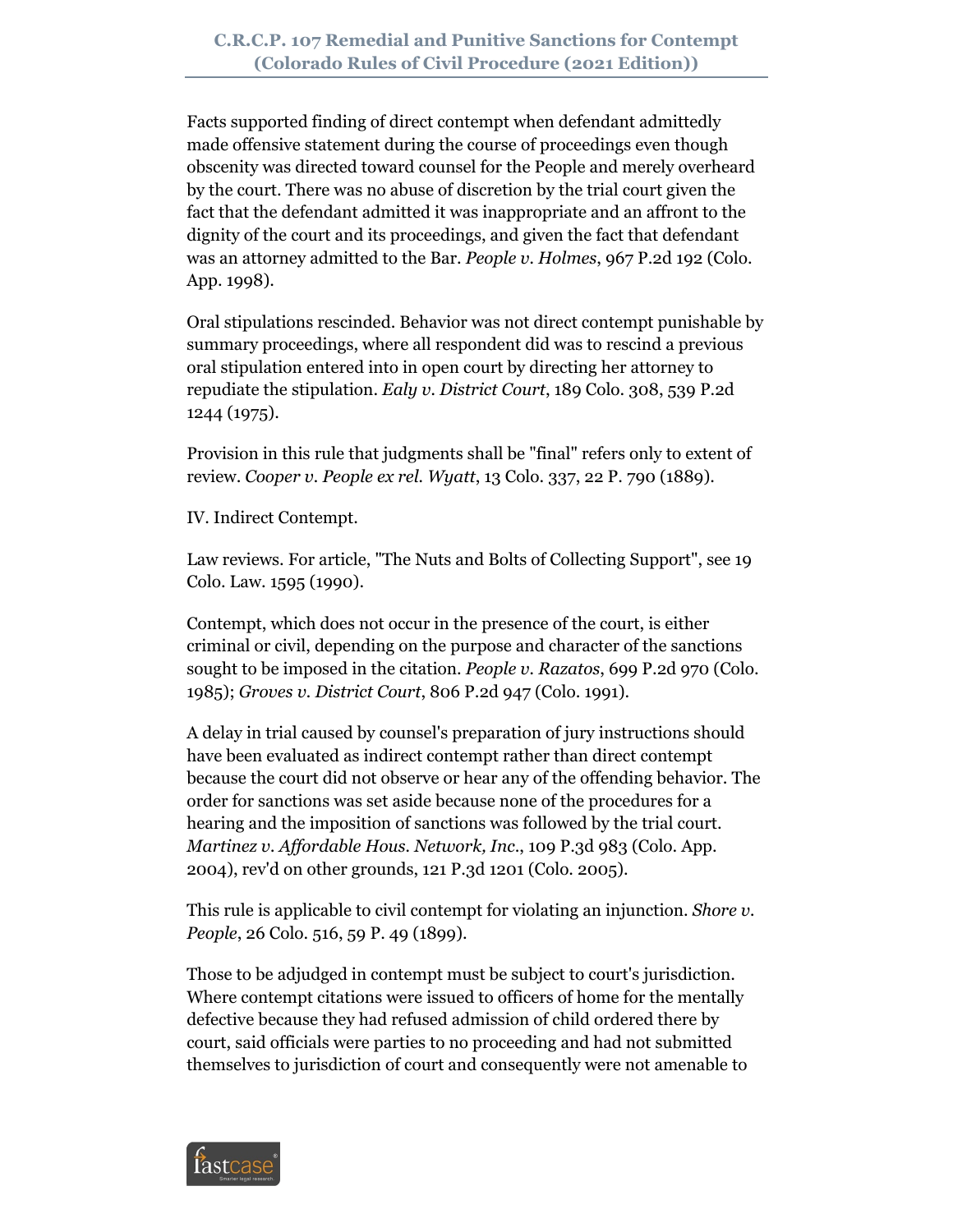its commands. *People ex rel. Dunbar v. County Court*, 128 Colo. 374, 262 P.2d 550 (1953).

A court which acquires personal jurisdiction over party in divorce proceedings has continuing "in personam" jurisdiction to modify child support orders and to enforce original custody orders through exercise power of contempt; therefore, personal service on party out of state is sufficient and party's failure to appear does not deprive court of jurisdiction or power to punish for contempt. *Brown v. Brown*, 31 Colo. App. 557, 506 P.2d 386 (1972), modified, 183 Colo. 356, 516 P.2d 1129 (1974).

Compliance with the procedure governing contempt matters is essential before jurisdiction to punish for contempt attaches. *Urbancich v. Mayberry*, 124 Colo. 311, 236 P.2d 535 (1951).

The procedural provisions of section (c) are not exclusive. In re Peper, 38 Colo. App. 177, 554 P.2d 727 (1976).

There is no fixed procedural formula for contempt proceedings; rather the polestar in determining the validity of contempt procedures is whether due process of law is accorded. In re Peper, 38 Colo. App. 177, 554 P.2d 727 (1976).

Section (c) does not mandate a conference with opposing counsel before filing a motion for an indirect contempt citation, although doing so could be useful, or even advisable. In re Cyr, 186 P.3d 88 (Colo. App. 2008).

The provision in this rule, requiring an affidavit of facts constituting contempt, is designed to meet actual contemptuous acts committed out of the presence of the court; it has no application to contempt committed in the immediate presence of the court. *Jensen v. Jensen*, 96 Colo. 151, 40 P.2d 238 (1935).

A constructive contempt must be brought to the court's attention by affidavit; this affidavit must state facts which, if established, would constitute a contempt, and if it does not do so the court is without jurisdiction to proceed. *Wyatt v. People*, 17 Colo. 252, 28 P. 961 (1892).

This provision as to affidavits is simply declaratory common-law practice, and the rule concerning the materiality of the affidavit should prevail to the same extent in the absence of statute. *Wyatt v. People*, 17 Colo. 252, 28 P. 961 (1892).

The affidavit must contain an averment that the charges were false as well as malicious. *Fort v. Coop. Farmers' Exch., Inc*., 81 Colo. 431, 256 P. 319 (1927).

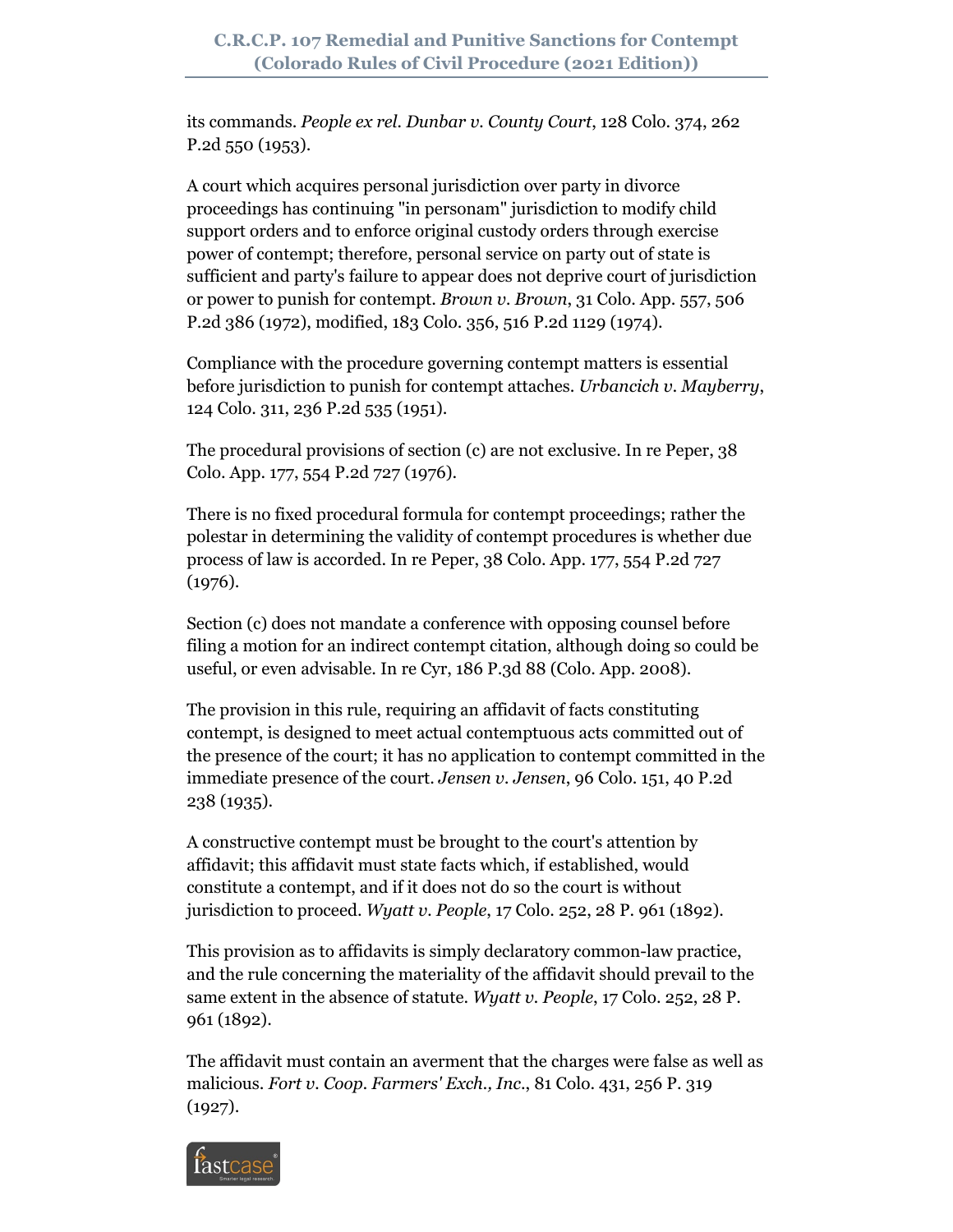It is not necessary that the affidavit charging the offense set forth the evidence by which the general declarations therein are to be established; general declarations or ultimate facts only are required. *Guiraud v. Nevada Canal Co*., 79 Colo. 289, 245 P. 485 (1926); In re Roberts, 757 P.2d 1108 (Colo. App. 1988).

If the petition and affidavit state facts which if true show that a contempt was committed, the court acquires jurisdiction, otherwise not. *Fort v. People ex rel. Coop. Farmers' Exch., Inc*., 81 Colo. 420, 256 P. 325 (1927).

Where affidavit fails to state facts showing contempt, court is without jurisdiction. When an affidavit is presented as a basis of a proceeding for contempt, the court must, in the first instance, examine the same, and, if the facts presented do not show that a contempt has been committed, the court will be without jurisdiction to proceed; but if the facts are sufficient, the court may take jurisdiction, and its subsequent orders will not be reviewed for mere errors. *Cooper v. People ex rel. Wyatt*, 13 Colo. 337, 22 P. 790 (1889).

Notice of charge required. A contempt sanction may not be imposed until the alleged contemner has received notice of the charge, including the nature of the act of contempt that he is alleged to have committed. *Griffin v. Jackson*, 759 P.2d 839 (Colo. App. 1988); *Dooley v. District Court*, 811 P.2d 809 (Colo. 1991).

Right to notice of purpose of hearing. Under section (c), a defendant has the right to have notice of the purpose of the hearing and to have an opportunity to be heard. *Wright v. District Court*, 192 Colo. 553, 561 P.2d 15 (1977).

Essential to due process in contempt proceedings is the right of one to know that the purpose of the hearing is the ascertainment of whether he is guilty of contempt. In re Peper, 38 Colo. App. 177, 554 P.2d 727 (1976).

A judgment of contempt entered without affidavit, notice, or hearing is void for want of jurisdiction. *Pomeranz v. Class*, 82 Colo. 173, 257 P. 1086 (1927).

Direct criminal contempts are punishable summarily without affidavit, notice, rule to show cause, or other process. *Shotkin v. Atchison, T. & S. F. R. R*., 124 Colo. 141, 235 P.2d 990 (1951), cert. denied, 343 U.S. 906, 72 S. Ct. 638, 96 L. Ed. 1325 (1952).

Jurisdiction over a criminal contempt charge was not lost because it was initiated by the filing of a verified information rather than by the citation procedure under this rule, which would have been the better practice. *People v. Barron*, 677 P.2d 1370 (Colo. 1984).

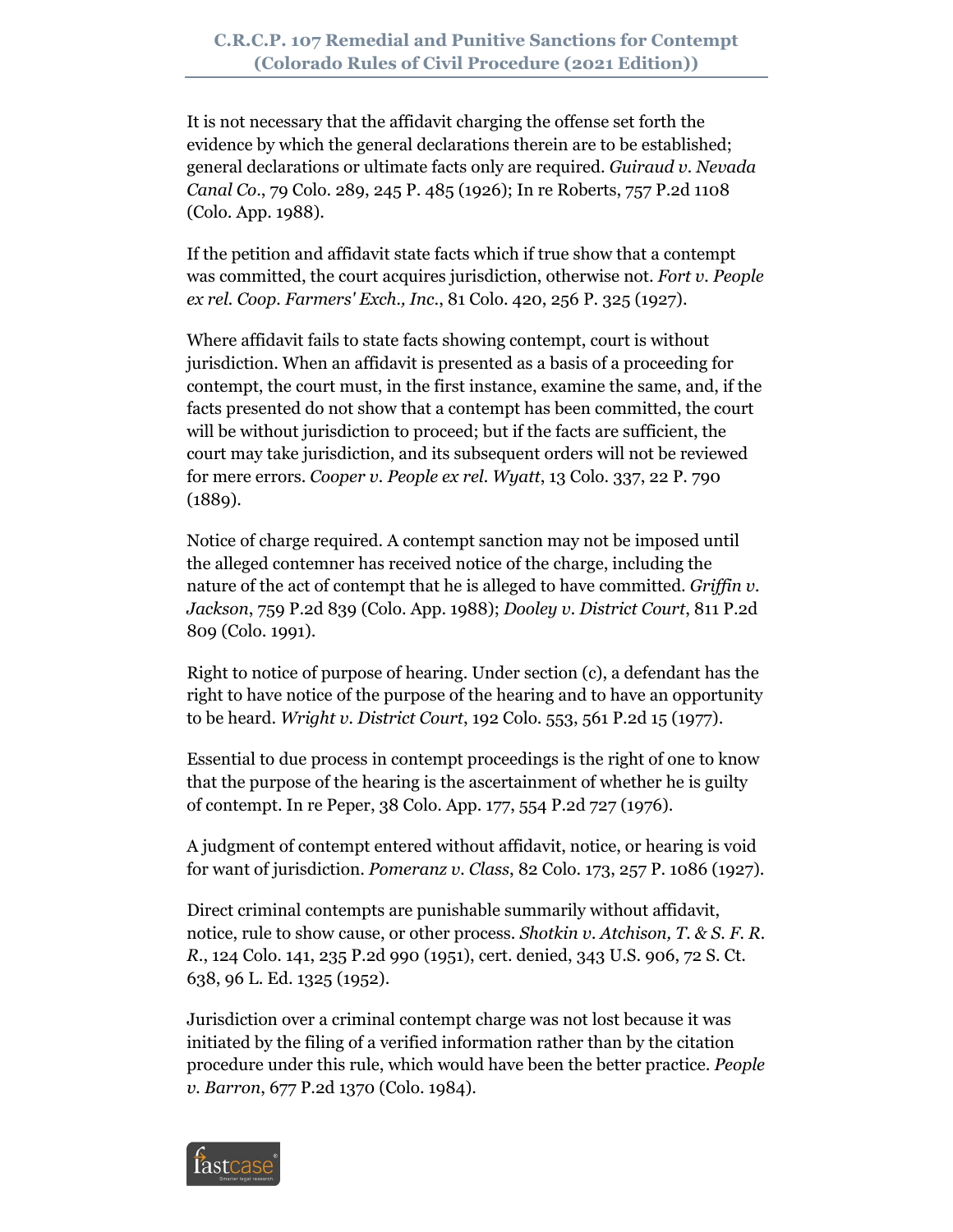Motion may be included in affidavit. An affidavit containing a statement equivalent to a motion for the issuance of a citation is a sufficient "motion supported by affidavit"; the fact that the motion is included in the affidavit instead of being presented as a separate document does not invalidate it. *Shapiro v. Shapiro*, 115 Colo. 501, 175 P.2d 387 (1946).

Court must issue a citation in order to obtain jurisdiction. To obtain jurisdiction to punish for contempt based on interference with the execution of legal process or the administration of justice, it is necessary for the trial court to issue a citation commanding the respondents to show cause why they should not be held in contempt for interfering with the execution of legal process or obstructing the administration of justice. Where this is not done, the trial court has no power to punish for contempt based on the grounds of interference and obstruction. *Eatchel v. Lanphere*, 170 Colo. 545, 463 P.2d 457 (1970).

The accused can be convicted of no contempt other than that charged in the citation, since the citation for contempt plays a very important role in enabling the person charged to understandingly shape his course and prepare his defense. Eatchel v. Lanphere, 170 Colo. 545, 463 P.2d 457 (1970); *Wright v. District Court*, 192 Colo. 553, 561 P.2d 15 (1977); *Dooley v. District Court*, 811 P.2d 809 (Colo. 1991).

Where contempt citation alleged only that attorney failed to prepare for hearing, court's findings referring to attorney's habits in courtroom and in his preparation and filing of motions and briefs could not stand. *Dooley v. District Court*, 811 P.2d 809 (Colo. 1991).

Even though the citation did not include all of the grounds for contempt that were specified in the verified motion attached to the citation, the court held that the issues specified in the motion could be raised as grounds for contempt because the husband received full notice of them through the motion and was not denied due process. In re Lamutt, 881 P.2d 445 (Colo. App. 1994).

Citation for failing to appear in court as directed is specific enough. A citation reciting that one is to appear on a certain day to show cause why he should not be adjudged in contempt in accordance with an attached court order citing him for contempt for failure to appear in court as directed is specific enough to enable him either to defend or explain in mitigation his absence from court. *Harthun v. District Court*, 178 Colo. 118, 495 P.2d 539 (1972).

Hearing necessary for out-of-court contempt. In those cases where the judge did not personally observe the contemptuous conduct, a hearing is necessary

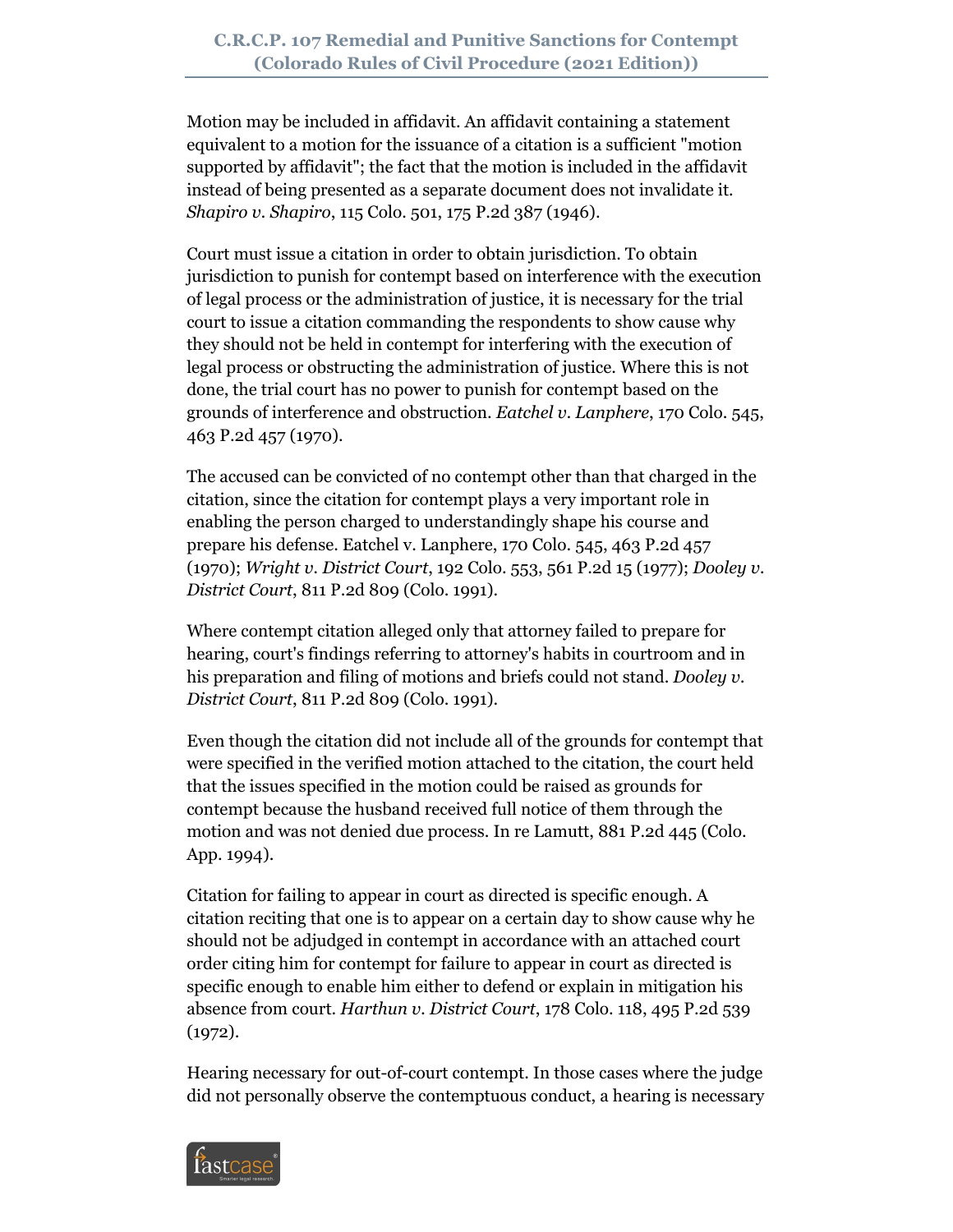to find the facts, and the hearing enables the judge to ascertain the facts of the occurrence and permits the defendant to explain his behavior and offer evidence to mitigate the penalty. *People v. Lucero*, 196 Colo. 276, 584 P.2d 1208 (1978).

A hearing is essential to due process. When it is clear that matters happened outside the presence of the court, it is necessary to hold a hearing on the contempt charge, for a procedure which accords with due process of law is essential. *Harthun v. District Court*, 178 Colo. 118, 495 P.2d 539 (1972).

A situation, involving a possible indirect contempt, requires, as a minimum, notice of the charge, the right to be represented by counsel, a hearing, the right to call and confront witnesses, and specific findings by the court. *Losavio v. District Court*, 182 Colo. 180, 512 P.2d 266 (1973).

Due process is a sham when a judge is both prosecutor and judge in an indirect contempt case. *Harthun v. District Court*, 178 Colo. 118, 495 P.2d 539 (1972).

Procedure held violative of provisions of this rule. Where the only citation served upon the defendant was that which commanded him to appear before the court "for examination upon oath on the matter of said complaint and to abide by the orders of this court entered upon said hearing"; at the time he appeared he was not informed by the citation that he was being subjected to proceedings in contempt; no order of the court had as yet been entered requiring any act on his part; on the date of his appearance, the court at one and the same time, entered the order requiring the performance of an act within 30 days, and erroneously adjudged that a warrant for the imprisonment might issue at the expiration of that time if the act commanded was not performed; this procedure was in violation of the mandatory provisions of this rule. *Urbancich v. Mayberry*, 124 Colo. 311, 236 P.2d 535 (1951).

Failure of defendant to appear as ordered by the court may constitute an indirect contempt of court. As an indirect contempt, the procedure prescribed by sections (c) and (d) must be followed. *People v. Madonna*, 651 P.2d 378 (Colo. 1982).

Attorney's appearance by telephone rather than in person at court hearing constituted indirect contempt instead of direct contempt. Attorney did nothing during telephone call to disrupt court proceedings and attorney's alleged violation was her failure to appear at a scheduled hearing. In re Johnson, 939 P.2d 479 (Colo. App. 1997).

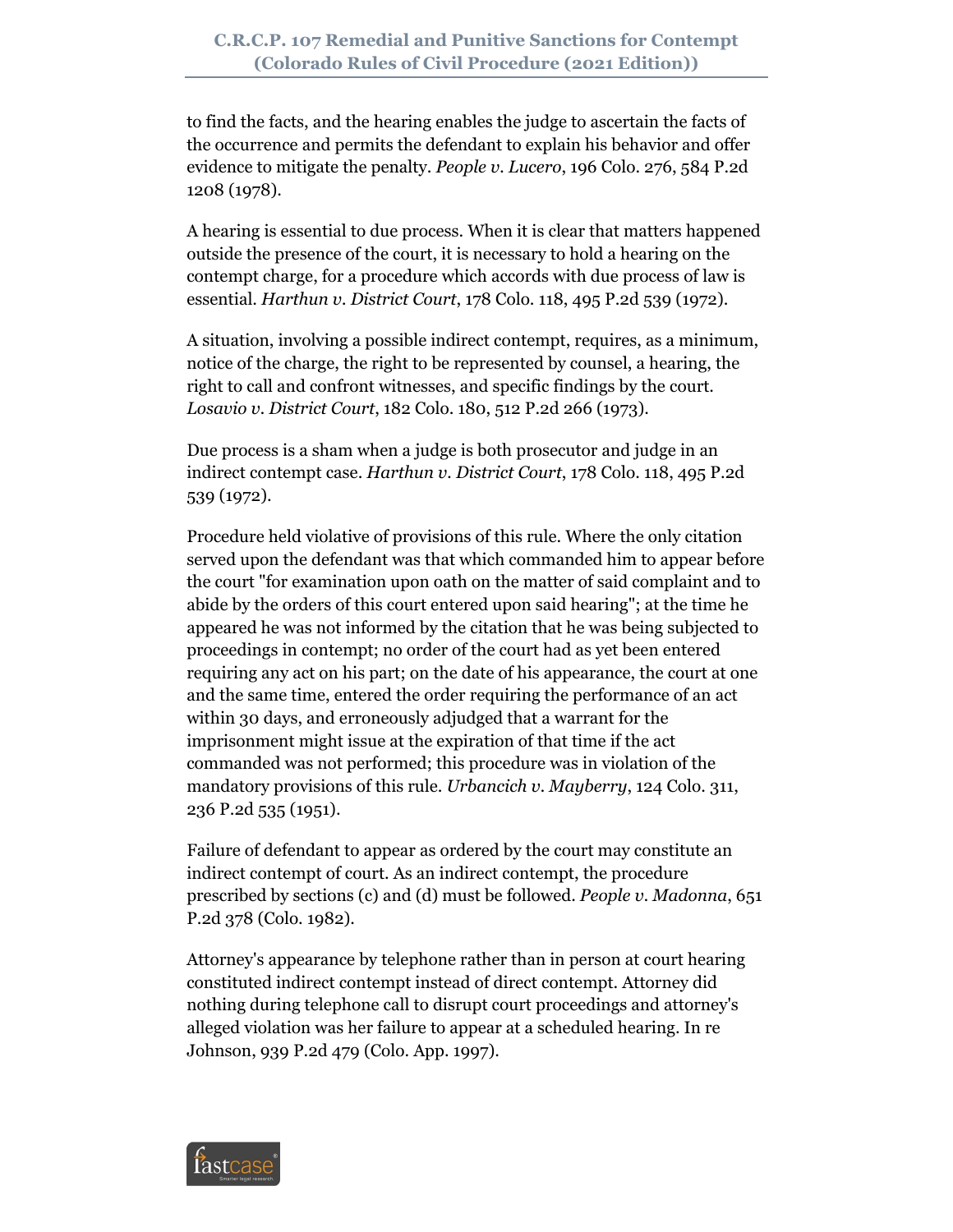An alleged assault by a third party could in no way constitute contempt by defendant either within or without the presence of the court, even if he "instigated" or was indirectly involved in the attack, such behavior (occurring in front of the courthouse, outside of the judge's view) would in no event be punishable under the summary procedures of this rule. *Duran v. District Court*, 190 Colo. 272, 545 P.2d 1365 (1976).

Rule held not complied with. *McMullin v. City & County of Denver*, 125 Colo. 231, 242 P.2d 240 (1952).

V. Trial and Punishment.

Law reviews. For note, "Trial by Jury in Contempt Cases", *see* 2 Rocky Mt. L. Rev. 115 (1930). For article, "Expediting Court Procedure", *see* 10 Dicta 113 (1933).

Two types of civil contempt are provided for by section (d). *Marshall v. Marshall*, 35 Colo. App. 442, 536 P.2d 845 (1975), modified, 191 Colo. 165, 551 P.2d 709 (1976).

The first type of civil contempt consists of a present refusal to perform an act in the power of the person to perform, normally constituting injury to others for whose benefit the act is required. Where such contempt is found, a court may enter a remedial order to enforce obedience consisting of an imposition of imprisonment, not for a definite time, but only until respondent performs the act which he is commanded and is able to perform. However, before a court can make a finding of contempt which would justify a remedial order, it must make findings which are supported by evidence that there is a refusal to perform the act in question, that there is a present duty to perform such act, and that there is a present ability to perform. *Marshall v. Marshall*, 35 Colo. App. 442, 536 P.2d 845 (1975), modified, 191 Colo. 165, 551 P.2d 709 (1976); In re Hartt, 43 Colo. App. 335, 603 P.2d 970 (1979).

To justify punishment for civil contempt consisting of a refusal to perform a required act for the benefit of others, the trial court must upon hearing make a finding both of the facts constituting contempt and of the present duty and ability to perform. *Marshall v. Marshall*, 191 Colo. 165, 551 P.2d 709 (1976).

There must be two findings of present duty and ability to pay: one which supports the contempt finding, and a second which justifies the imposition of a remedial order. In re Hartt, 43 Colo. App. 335, 603 P.2d 970 (1979).

The second type of civil contempt consists of conduct derogatory to the authority or dignity of the court. For such contempt, the court may enter a punitive order to vindicate its dignity, imposing a fine or imprisonment, or

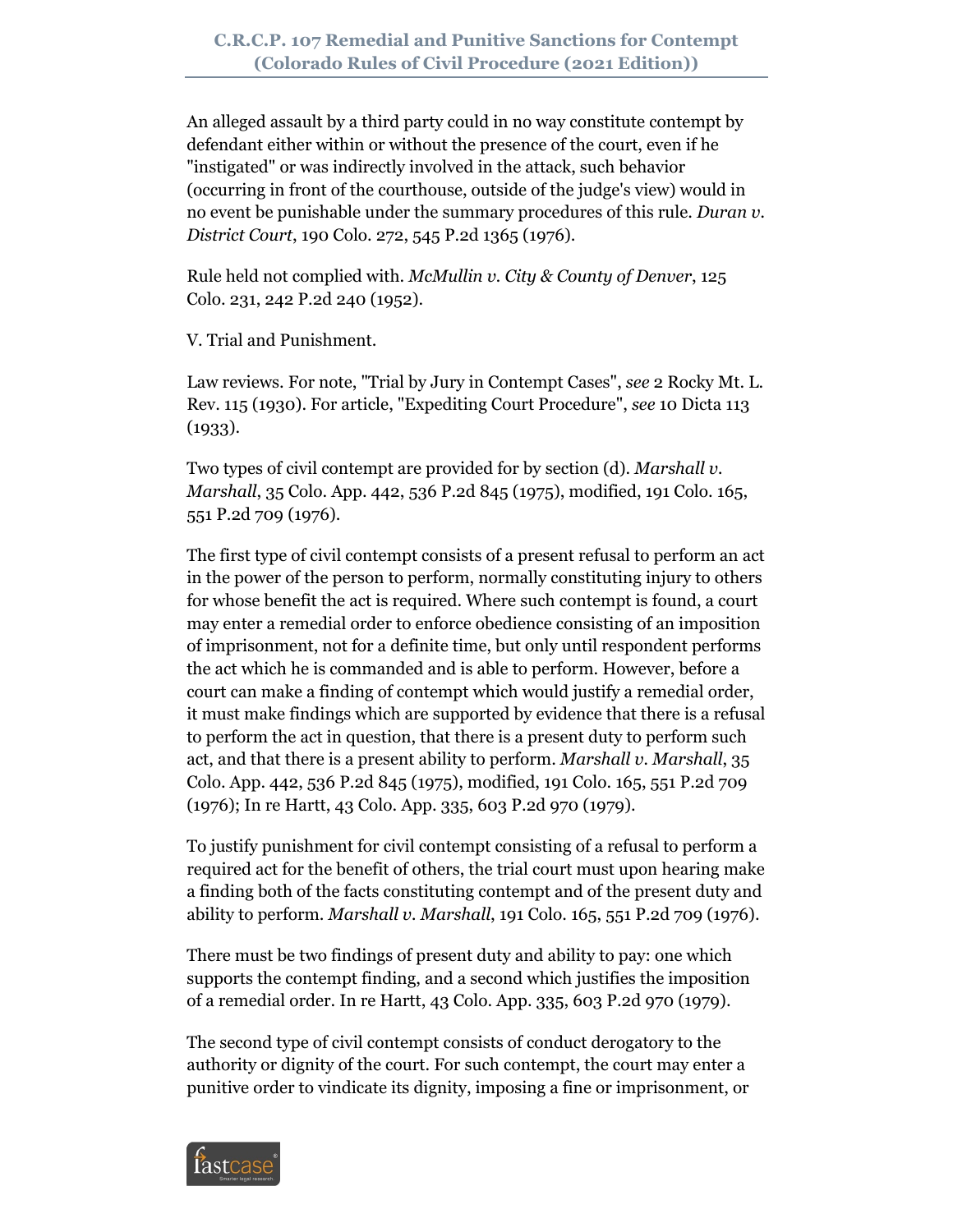both, but that punishment should be definite as to amount and time, regardless of subsequent compliance with the court order. The court must, however, make findings of fact which are supported by evidence that respondent's conduct constitutes misbehavior and that such conduct is offensive to the authority and dignity of the court. Furthermore, before a court may consider the issue of contempt which would support a punitive order the citation issued to the respondent must state that punishment may be imposed to vindicate the dignity of the court. *Marshall v. Marshall*, 35 Colo. App. 442, 536 P.2d 845 (1975), modified, 191 Colo. 165, 551 P.2d 709 (1976).

Requirement of finding that conduct offends court's dignity constitutionally grounded. Although there is no fixed procedural formula for contempt proceeding, the requirement that there be an explicit finding by the trial court that the contemner's conduct offends the dignity of the court is grounded in constitutional principles. *Lobb v. Hodges*, 641 P.2d 310 (Colo. App. 1982).

Finding need not be in exact language of rule. Although a trial court need not make a finding in the exact language of section (d), i.e., "to vindicate the dignity of the court," nevertheless, the language used must be sufficient to comply with the rule. *Lobb v. Hodges*, 641 P.2d 310 (Colo. App. 1982).

Contempt proceedings should accord due process. Although there is no fixed procedural formula for contempt proceedings, so that technical nicety is not required, courts should improvise a procedure which accords with due process of law. Essential to due process in contempt proceedings is the right of one to know that the purpose of a hearing is the ascertainment of whether he is guilty of contempt. *Austin v. City & County of Denver*, 156 Colo. 180, 397 P.2d 743 (1964).

A court violates an attorney's due process rights if the court does not provide reasonable notice of the charges and an opportunity to be heard when it delays final adjudication and sentencing on a contempt charge until after the trial that created the contempt situation. *People v. Jones*, 262 P.3d 982 (Colo. App. 2011).

Fifth amendment protection against self-incrimination operates in a contempt proceeding. *Griffin v. Western Realty Sales Corp*., 665 P.2d 1031 (Colo. App. 1983); *People v. Razatos*, 699 P.2d 970 (Colo. 1985).

Sixth amendment right to be present at trial applies to criminal contempt proceedings. The conclusions and findings made by a presiding disciplinary judge when the respondent was not present were rejected by the court. While the record indicated that respondent had proper notice of the hearing,

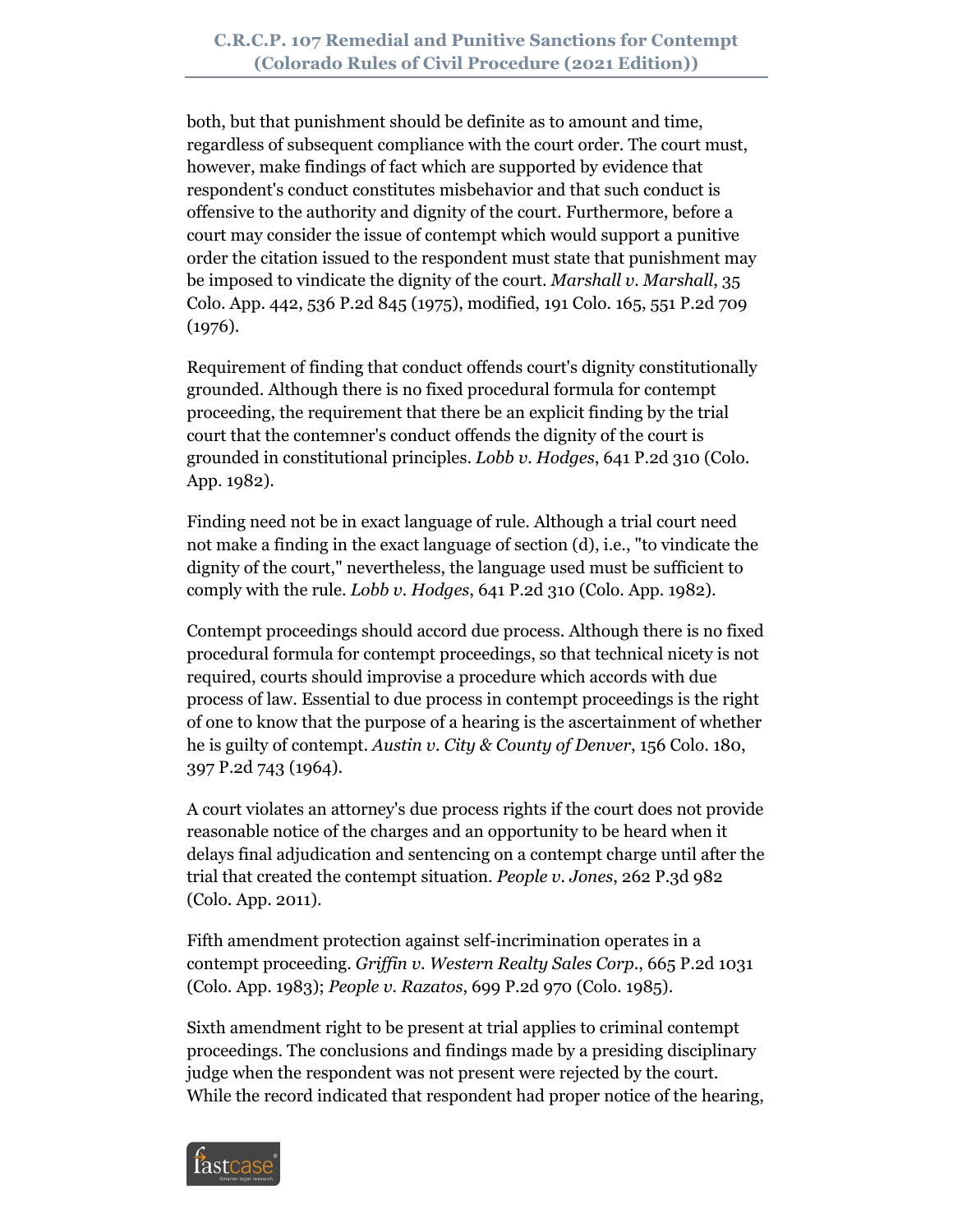it contained no affirmative waiver of his right to be present, and no findings that respondent knowingly, intelligently, and voluntarily waived his right to be present and participate at the hearing. In re Bauer, 30 P.3d 185 (Colo. 2001).

Although punitive contempt is not a common law or statutory crime, the possibility of incarceration associated with such proceedings is sufficient to require recognition and protection of the rights afforded to criminal defendants, including the right not to be called as a witness. In re Alverson, 981 P.2d 1123 (Colo. App. 1999).

Magistrate's error of requiring father to take the stand to invoke the privilege on a question by question basis after magistrate had been informed that father would assert the privilege violated father's fifth amendment right not to be called as a witness, and because the magistrate error was not harmless beyond a reasonable doubt, it required reversal of the contempt order. In re Alverson, 981 P.2d 1123 (Colo. App. 1999).

Petitioner is entitled to detailed notice and an opportunity to be heard before a contempt sanction can be imposed against her. *Ealy v. District Court*, 189 Colo. 308, 539 P.2d 1244 (1975); *Wright v. District Court*, 192 Colo. 553, 561 P.2d 15 (1977); People in Interest of S.C., 802 P.2d 1101 (Colo. App. 1989).

Defendant's due process rights were not violated when trial court entered judgment in the amount of accrued fines under contempt order without conducting an additional hearing. Due process entitles contemnor to an evidentiary hearing only if, in response to county's motion, he raised a genuine issue of material fact as to whether he complied with original order. Court's November 2003 contempt order put defendant on notice that remedial fines would accrue until he had complied with original July 2003 order, and county's motion in April 2006 put defendant on notice that fines had accrued for noncompliance with original order and that county had asked court to enter judgment in that amount. Defendant's response to county's motion failed to raise genuine issues of material fact that required trial court to conduct an evidentiary hearing. *Bd. of County Comm'rs for Larimer v. Gurtler*, 181 P.3d 315 (Colo. App. 2007).

Where a jail sentence may be imposed in a contempt proceeding, the alleged contemnor, if indigent, is entitled to the appointment of counsel. If a husband cited for contempt for failure to make child support payments to his former wife was refused legal services by at least two private attorneys because he was unable to pay requested fee, he was entitled to have his assets examined and considered by court in determining eligibility for court-

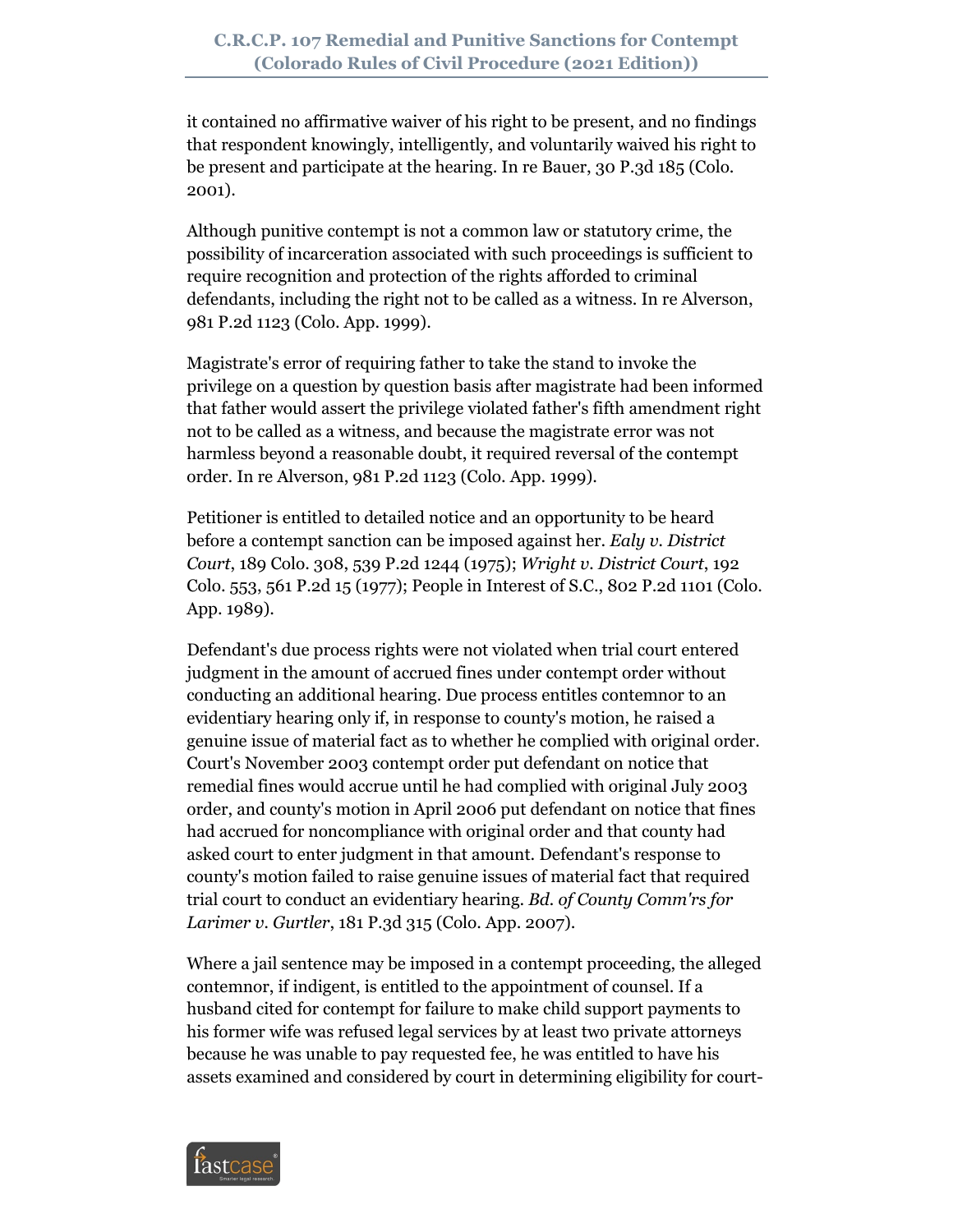appointed counsel under supreme court indigency guidelines. In re Wyatt, 728 P.2d 734 (Colo. App. 1986).

The question of whether there was any willful intent to interfere with the administration of justice requires a notice and hearing as a prerequisite to a judgment of contempt. *District Att'y v. District Court*, 150 Colo. 136, 371 P.2d 271 (1962).

When a trial court renders judgment "regardless of intent", it commits error in failing to determine intent because willful intent to inconvenience and delay the court is essential to a finding of contempt where an attorney fails to appear. *Harthun v. District Court*, 178 Colo. 118, 495 P.2d 539 (1972).

It is error for a judge who cites one for indirect contempt to also act as trial judge and prosecutor in a later hearing on the charge. *Harthun v. District Court*, 178 Colo. 118, 495 P.2d 539 (1972).

It is proper to ask a fellow judge to take his place. Where conditions do not make it impracticable, or where the delay may not injure public or private right, a judge called upon to act in a case of contempt in which he is involved may, without flinching from his duty, properly ask that one of his fellow judges take his place. *Harthun v. District Court*, 178 Colo. 118, 495 P.2d 539 (1972).

A person is entitled to have a different judge hear a contempt proceeding than the judge who issued the contempt charge if there is actual bias or the appearance of bias. The appearance of bias may be shown by a running controversy between the judge and the accused. *People v. Jones*, 262 P.3d 982 (Colo. App. 2011).

Where the contempt is charged by affidavit and the contemner makes no denial thereof, the court need not examine witnesses, in the absence of a request therefor by the accused. *Zobel v. People ex rel. Kyle*, 49 Colo. 142, 111 P. 846 (1910).

In any event, the right of trial by jury does not extend to cases of contempt. *Cooper v. People ex rel. Wyatt*, 13 Colo. 337, 22 P. 790 (1889).

Statutory provisions relating to change of venue have no application to proceedings to punish contempts unless such proceedings are expressly included in the written law. *Guiraud v. Nevada Canal Co*., 79 Colo. 289, 245 P. 485 (1926).

One charged with contempt of court has no right to a change of venue. *Guiraud v. Nevada Canal Co*., 79 Colo. 289, 245 P. 485 (1926).

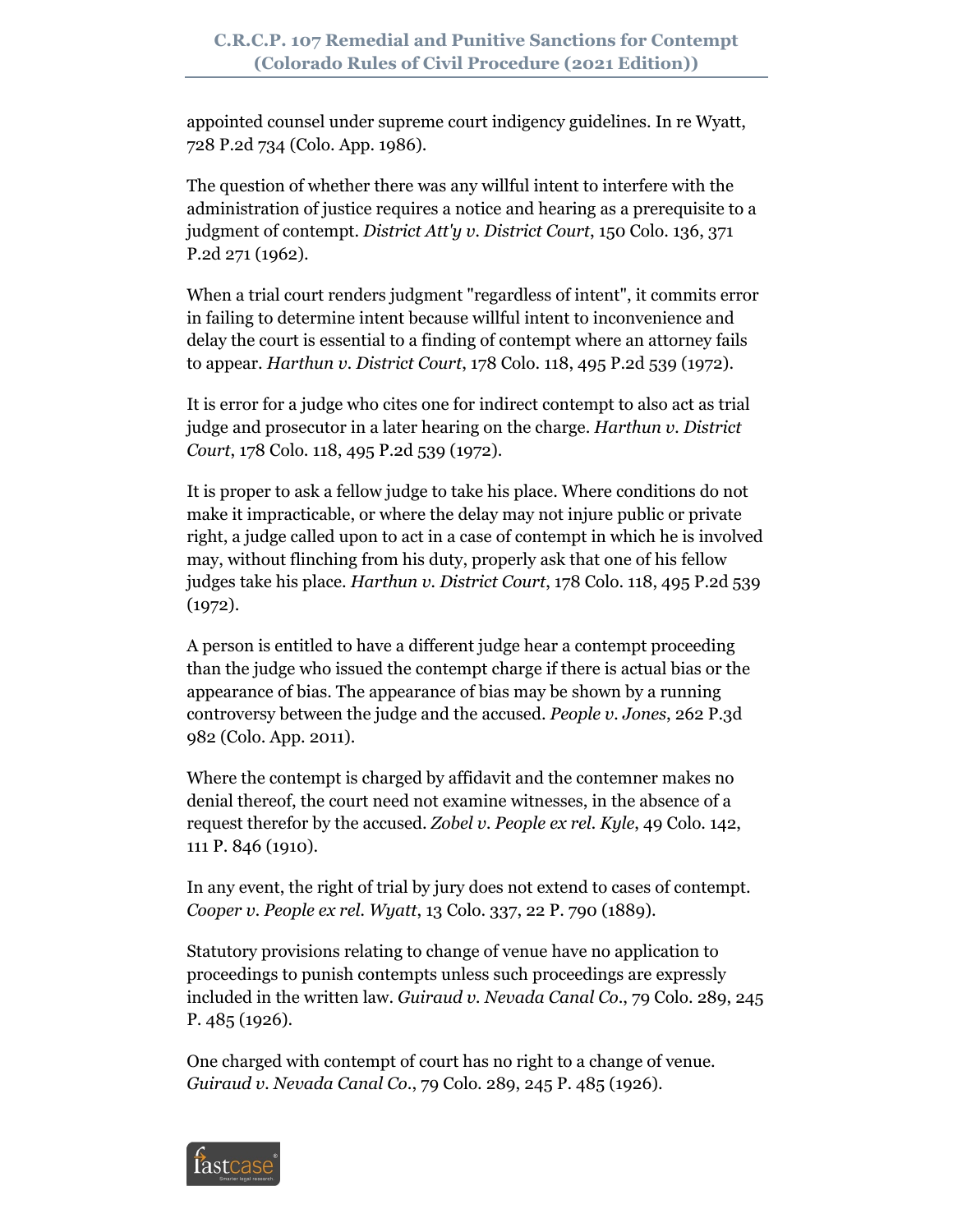The doctrine of laches is applicable to enforcement procedures for contempt. *Hauck v. Schuck*, 143 Colo. 324, 353 P.2d 79 (1960).

An accused can be convicted of no contempt other than that charged in the citation. *Harthun v. District Court*, 178 Colo. 118, 495 P.2d 539 (1972).

An order for attorney's fees is an adjunct of a finding of guilty of contempt, and so an award of attorney's fees by the trial court must be set aside if the judgment of contempt cannot stand. *Eatchel v. Lanphere*, 170 Colo. 545, 463 P.2d 457 (1970).

Awards of reasonable attorneys' fees to the person damaged by the contemner's behavior are an adjunct of a finding that the contemner is guilty of contempt and are not conditioned upon the ability to pay. In re Weisbart, 39 Colo. App. 115, 564 P.2d 961 (1977).

Imposition of attorney's fees limited. This rule does not authorize imposition of attorney's fees to recompense the contemnor, no matter how inappropriate may be the contempt proceeding initiated by the person claiming damage. *Avco Fin. Servs. of Colo., Inc. v. Gonzales*, 653 P.2d 751 (Colo. App. 1982).

This rule does not extend beyond authorization for imposition of attorney's fees against a contemnor for the benefit of the person damaged by the contempt. *Avco Fin. Servs. of Colo., Inc. v. Gonzales*, 653 P.2d 751 (Colo. App. 1982).

Attorney fees cannot be awarded as a punitive sanction in a contempt proceeding. *Eichhorn v. Kelley*, 56 P.3d 124 (Colo. App. 2002); In re Lopez, 109 P.3d 1021 (Colo. App. 2004).

Although attorney fees cannot be awarded as a punitive sanction in a contempt proceeding, attorney fees can be awarded if the case involves an agreement or contract for an award of such fees to the prevailing party. This rule does not preclude the trial court from enforcing a valid fee-shifting agreement. In re Sanchez-Vigil, 151 P.3d 621 (Colo. App. 2006).

Specific findings as to the reasonableness of attorney fees not required. In re Bernardoni, 731 P.2d 146 (Colo. App. 1986).

Trial court did not abuse its discretion in awarding plaintiff costs for travel and meal expenses related to contempt order because the costs were reasonable and necessary. *Madison Capital Co., LLC v. Star Acquisition VIII*, 214 P.3d 557 (Colo. App. 2009).

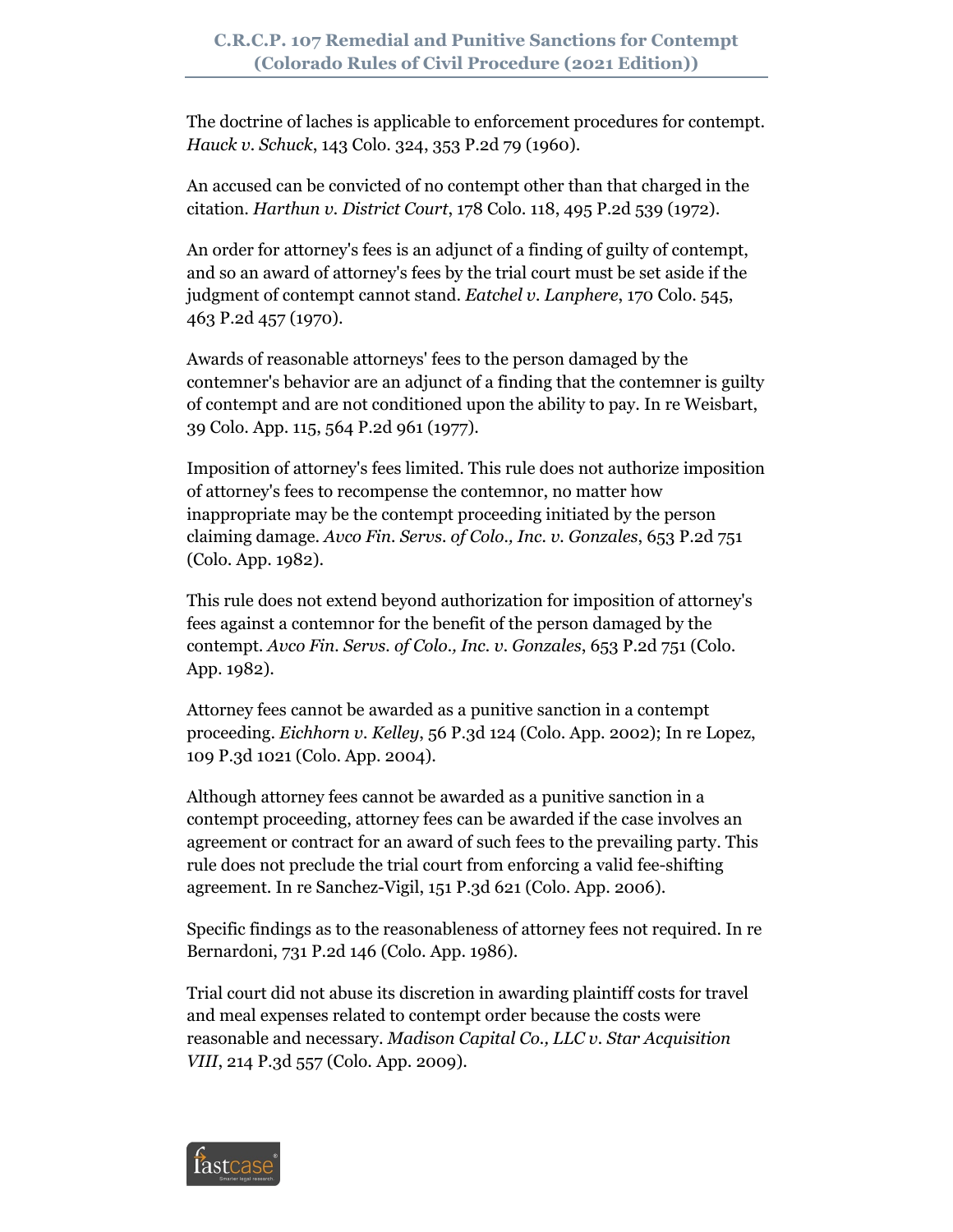Trial court abused its discretion in awarding plaintiff costs for a client fee related to contempt order because the affidavit submitted for recovery of the fee failed to establish that it was incurred solely for the related litigation. At least some portion of the fee was for general business costs; therefore, the fee is not recoverable. *Madison Capital Co., LLC v. Star Acquisition VIII*, 214 P.3d 557 (Colo. App. 2009).

Plaintiff's costs and attorney fees incurred in connection with defendants' appeal of contempt order may be awarded under section  $(d)(2)$  rule since they were incurred in connection with the contempt proceedings. However, plaintiff's fees and costs incurred in connection with defendants' appeal of award of said attorney fees may not be awarded under section (d)(2) because they were not incurred in connection with the related contempt proceedings. Rather, they were incurred as a consequence of defendants' appeal of the standards applied by the trial court in awarding said fees and costs. *Madison Capital Co., LLC v. Star Acquisition VIII*, 214 P.3d 557 (Colo. App. 2009).

Words apparently scandalous or offensive, but susceptible of a different construction, may be explained by the speaker or writer, and he be relieved of the charge of contempt on sworn disavowal of intent to commit it; but when the words are necessarily offensive and insulting, such disavowal, while it may excuse, cannot justify. *Hughes v. People*, 5 Colo. 436 (1880).

No contempt where "not in the power of the person to perform". Where evidence disclosed that parent was unable to make immediate payment of support for minor child ordered by juvenile court, there was no failure to perform "an act in the power of the person to perform", and contempt proceeding should have been dismissed. In re People in Interest of Murley, 124 Colo. 581, 239 P.2d 706 (1951).

If the evidence in a contempt proceeding discloses that a party is unable to make the payments required by a support order, there is no refusal to perform an act within his power under section (d) and the contempt proceeding must be dismissed. In re Crowley, 663 P.2d 267 (Colo. App. 1983); *McVay v. Johnson*, 727 P.2d 416 (Colo. App. 1986).

Remedial contempt sanctions cannot be imposed on an attorney who failed to pay restitution ordered by the court when the master's findings did not establish the attorney's present ability to pay the ordered restitution. *People v. Razatos*, 699 P.2d 970 (Colo. 1985).

Before a remedial contempt order under section (c) can enter, the court must find that the contemnor has the ability to comply with its order and make findings that justify the imposition of the remedial sanction.

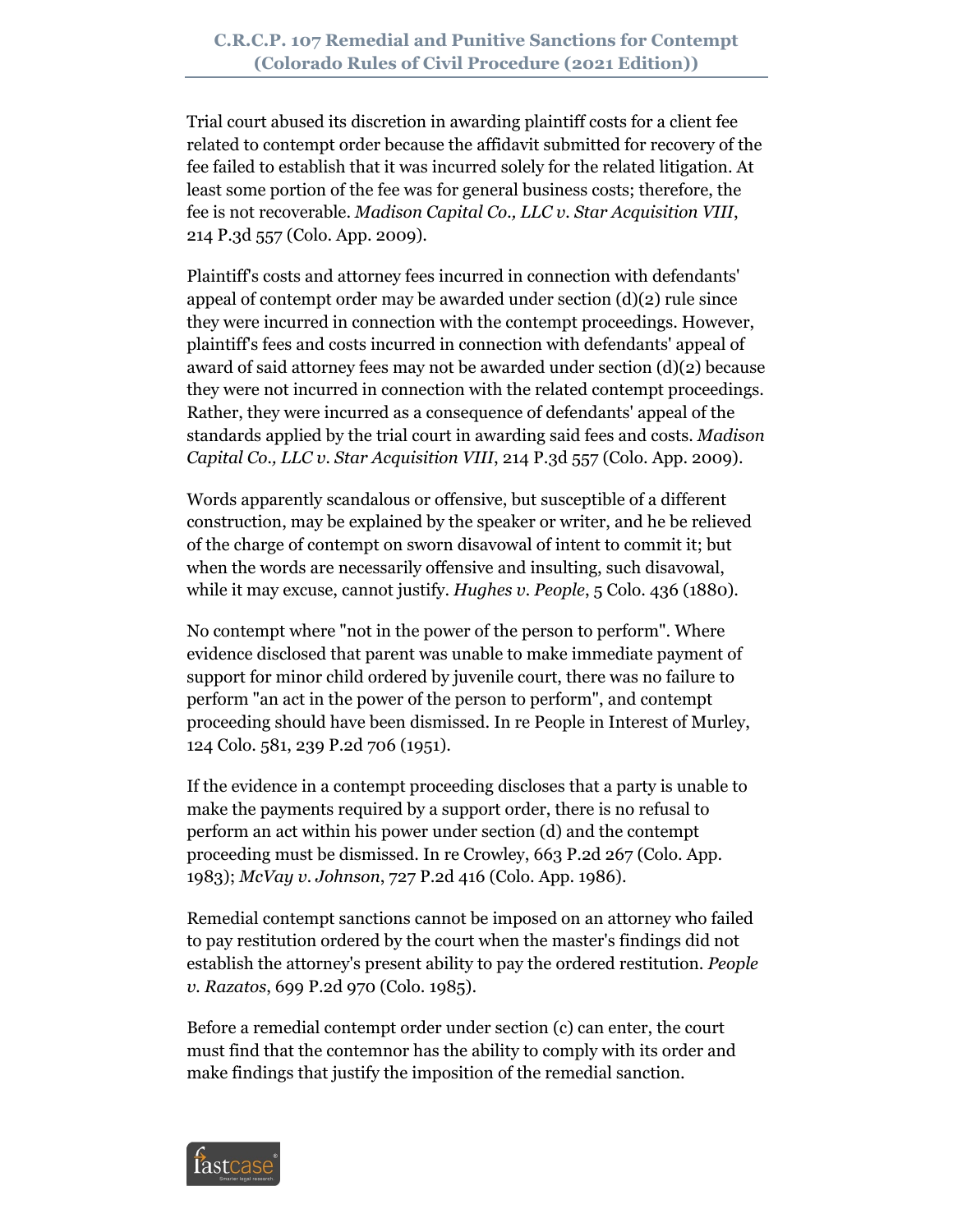*Wilkinson v. Bd. of County Comm'rs*, 872 P.2d 1269 (Colo. App. 1993); In re Estate of Elliott, 993 P.2d 474 (Colo. 2000).

A court may not impose remedial contempt sanctions without making the required finding of a present ability to comply or without including a purge clause. In re Lodeski, 107 P.3d 1097 (Colo. App. 2004).

Exclusive penalties. Since section (d) precisely delineates the penalties to be assessed for the purpose of vindicating the dignity of the court, the only remedies available are a fine or imprisonment. *Blank v. District Court*, 190 Colo. 114, 543 P.2d 1255 (1975).

Remedial orders and punitive orders distinguished. Under section (d) of this rule, there is recognized the distinction between a remedial order, the purpose of which is primarily to enforce obedience to a writ, and a punitive order to vindicate the authority of the law and uphold the dignity of the court. In the former case the fine which may be imposed is limited to the damages and expense resulting from the contempt and is payable to the person damaged thereby, and the imprisonment which may be imposed may continue only until the contemnor shall comply with the order of the court. In the latter case the fine or imprisonment is not dependent on damage or subsequent performance but is a matter solely within judicial discretion. *Shapiro v. Shapiro*, 115 Colo. 501, 175 P.2d 387 (1946).

If punishment for contempt of court is conditioned upon the contemner's future performance of a duty he has to another person, then the contempt order is no longer punitive, but becomes remedial. In re Crowley, 663 P.2d 267 (Colo. App. 1983); *McVay v. Johnson*, 727 P.2d 416 (Colo. App. 1986).

Where sanctions could not be clearly categorized as punitive or remedial, but appeared to contain attributes of both, order was vacated and remanded. *People ex rel. Pub. Utils. Comm'n v. Entrup*, 143 P.3d 1120 (Colo. App. 2006).

One thousand dollar fine for attorney's failure to timely file jury instructions is necessary to vindicate dignity of court and is not arbitrary or vindictive. *Wooden v. Park Sch. District*, 748 P.2d 1311 (Colo. App. 1987).

Proof of willfulness need not predicate a court's order for remedial contempt sanctions. In re Cyr, 186 P.3d 88 (Colo. App. 2008).

Contempt order cannot be construed to constitute both a punitive and remedial contempt order where single sanction was imposed to compel performance of act. *McVay v. Johnson*, 727 P.2d 416 (Colo. App. 1986).

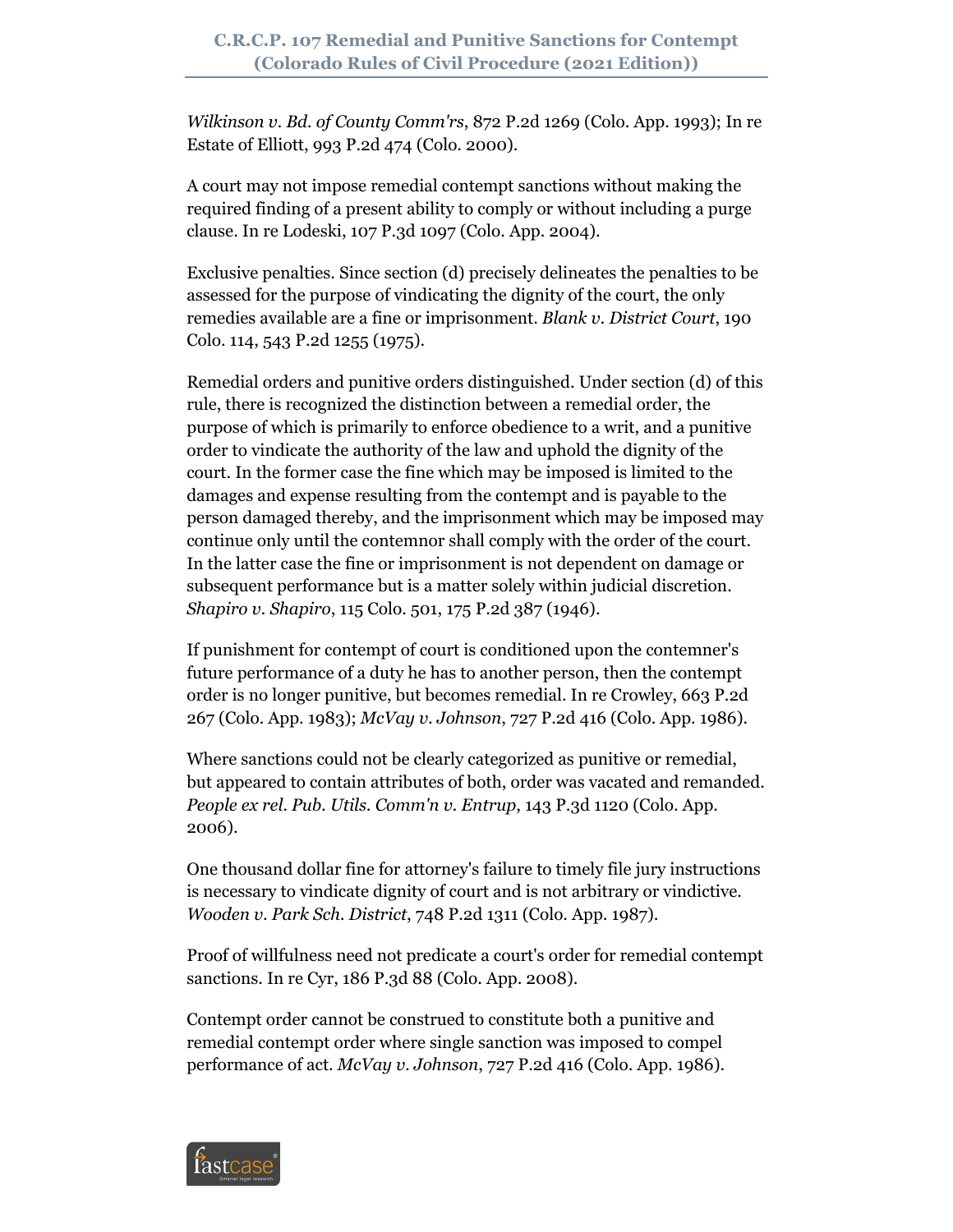Fine in any amount is permissible for vindication of the dignity of the court, but it is made payable to the court, not to the parties. *Brown v. Brown*, 183 Colo. 356, 516 P.2d 1129 (1973).

When court levies fine, it must make findings of fact that the parties' conduct constituted misbehavior which offended the court's authority and dignity. *Bd. of Water Works v. Pueblo Water Works Employees Local 1045*, 196 Colo. 308, 586 P.2d 18 (1978).

Imposition of jail sentence could not be sustained when the trial court did not make any finding that appellant had the present ability to comply with its remedial orders for the payment of money. In re Roberts, 757 P.2d 1108 (Colo. App. 1988).

A court may imprison a receiver for contempt for failure to pay over funds as ordered. *Taylor v. Taylor*, 79 Colo. 487, 247 P. 174 (1926).

Penal sanctions imposed only to prevent obstruction of justice. A court before imposing penal sanctions for contempt should proceed with caution and deliberation as the power should be exercised only when necessary to prevent obstruction or interference with the administration of justice. *Lobb v. Hodges*, 641 P.2d 310 (Colo. App. 1982).

Confinement for contempt for longer than six months is constitutionally impermissible unless the person has been given the opportunity for a jury trial. *People v. Zamora*, 665 P.2d 153 (Colo. App. 1983).

Language of court imposing jail term for punitive contempt complies with rule. Language of trial court imposing jail term for punitive contempt that: "The reason for the punitive finding or punitive order of the court was to vindicate the dignity of this court and I think that vindication is long overdue in this case" was sufficient to comply with the requirements of this rule. In re Joseph, 44 Colo. App. 128, 613 P.2d 344 (1980).

A commitment to jail for contempt is justified for failure to pay alimony and attorneys' fees in a divorce action, but any commitment for failure of the defendant-husband to pay the plaintiff-wife for money loaned is not justified. *Harvey v. Harvey*, 153 Colo. 15, 384 P.2d 265 (1963).

Trial court can enforce its temporary maintenance and child support orders through punitive contempt proceedings, despite the fact that a judgment had entered on amounts due and not paid under such orders. In re Nussbeck, 974 P.2d 493 (Colo. 1999).

An order of imprisonment for making false report held unauthorized. An order imprisoning a quasi-receiver for making false reports, unless she pay a

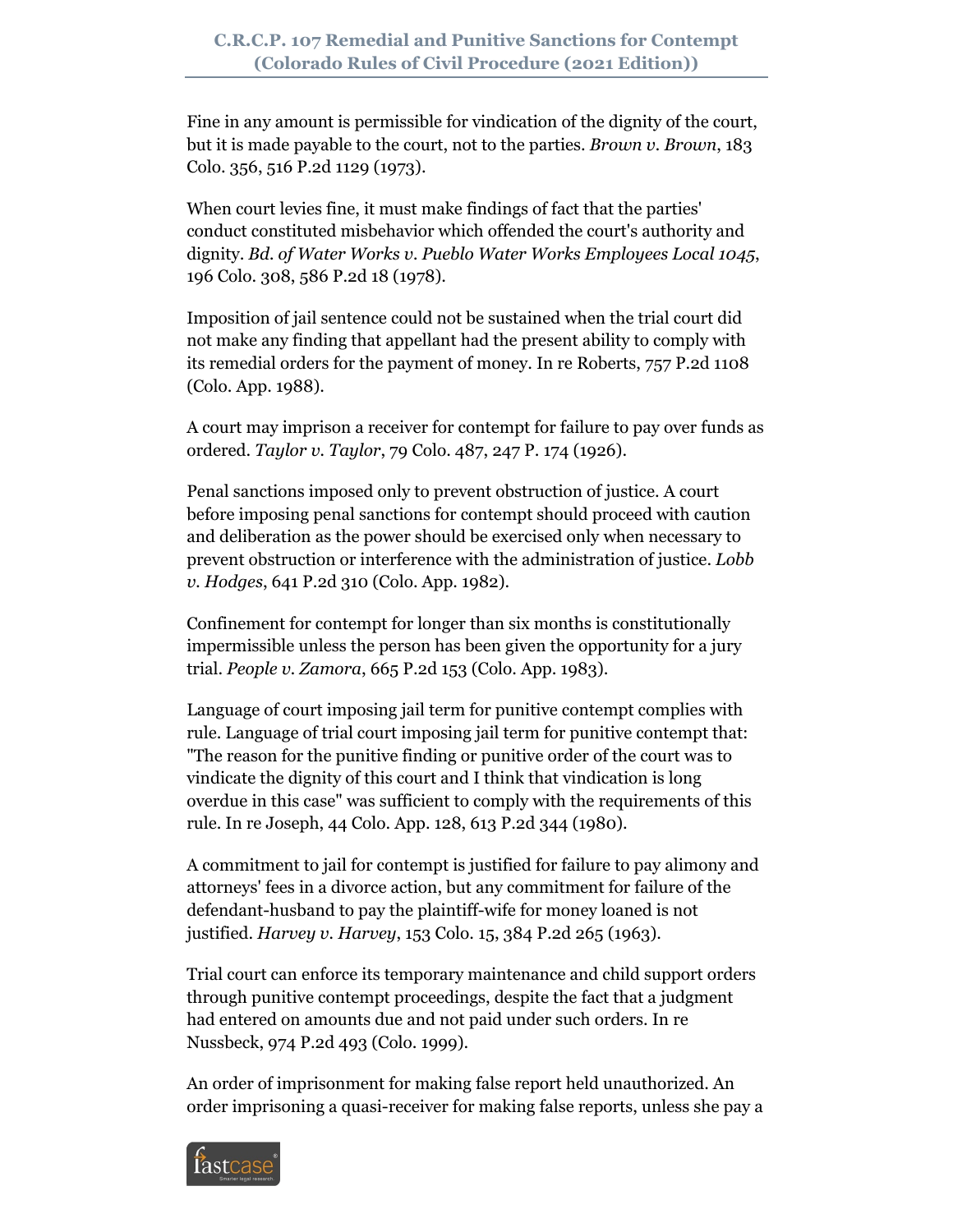judgment rendered against her based in part, at least, on rents and issues received from the property under claim of right is unauthorized. *Taylor v. Taylor*, 79 Colo. 487, 247 P. 174 (1926).

One may be imprisoned until he performs instead of a term certain. This rule, by providing that a party guilty of contempt consisting of failure to perform an act in the power of such person to perform may be imprisoned until its performance, negates a claim that one may be committed only for a term certain. *Harvey v. Harvey*, 153 Colo. 15, 384 P.2d 265 (1963).

When imprisonment of contemnor for indefinite period prohibited. Where the trial court fails to find that contemnor had resources at the time of sentence with which he could purge himself of contempt, it may not order his imprisonment for an indefinite period. In re Hartt, 43 Colo. App. 335, 603 P.2d 970 (1979).

A punitive fine or imprisonment may be imposed only if the citation so states. *Shapiro v. Shapiro*, 115 Colo. 501, 175 P.2d 387 (1946); *People v. Razatos*, 699 P.2d 970 (Colo. 1985).

Unconditional fine imposed as punitive sanction in remedial contempt proceeding was error because a separate contempt proceeding to address the failure to submit a financial affidavit as ordered was never commenced. In re Lodeski, 107 P.3d 1097 (Colo. App. 2004).

Finding required to enter punitive order. In order for a court to enter a punitive order for contempt, it must, on supporting evidence, find that the alleged contemner's conduct constitutes misbehavior and that such conduct is offensive to the authority and dignity of the court. *Lobb v. Hodges*, 641 P.2d 310 (Colo. App. 1982).

Damages and attorney fees. Awards of attorney fees are incidental to a finding of contempt and are not conditioned upon the ability to pay. Likewise, awards of damages suffered by the contempt, plus costs, are incidental to the contempt finding and are not conditioned upon the ability to pay. In re Harris, 670 P.2d 446 (Colo. App. 1983).

In a proceeding involving only contempt for violation of a temporary restraining order, it is not proper for a court to make a restraining order permanent. *Renner v. Williams*, 140 Colo. 432, 344 P.2d 966 (1959).

The matter of dealing with contempt is within the sound discretion of the trial court, and its determination is final unless an abuse of such discretion is clearly shown. *Conway v. Conway*, 134 Colo. 79, 299 P.2d 509 (1956); *DeMott v. Smith*, 29 Colo. App. 531, 486 P.2d 451 (1971).

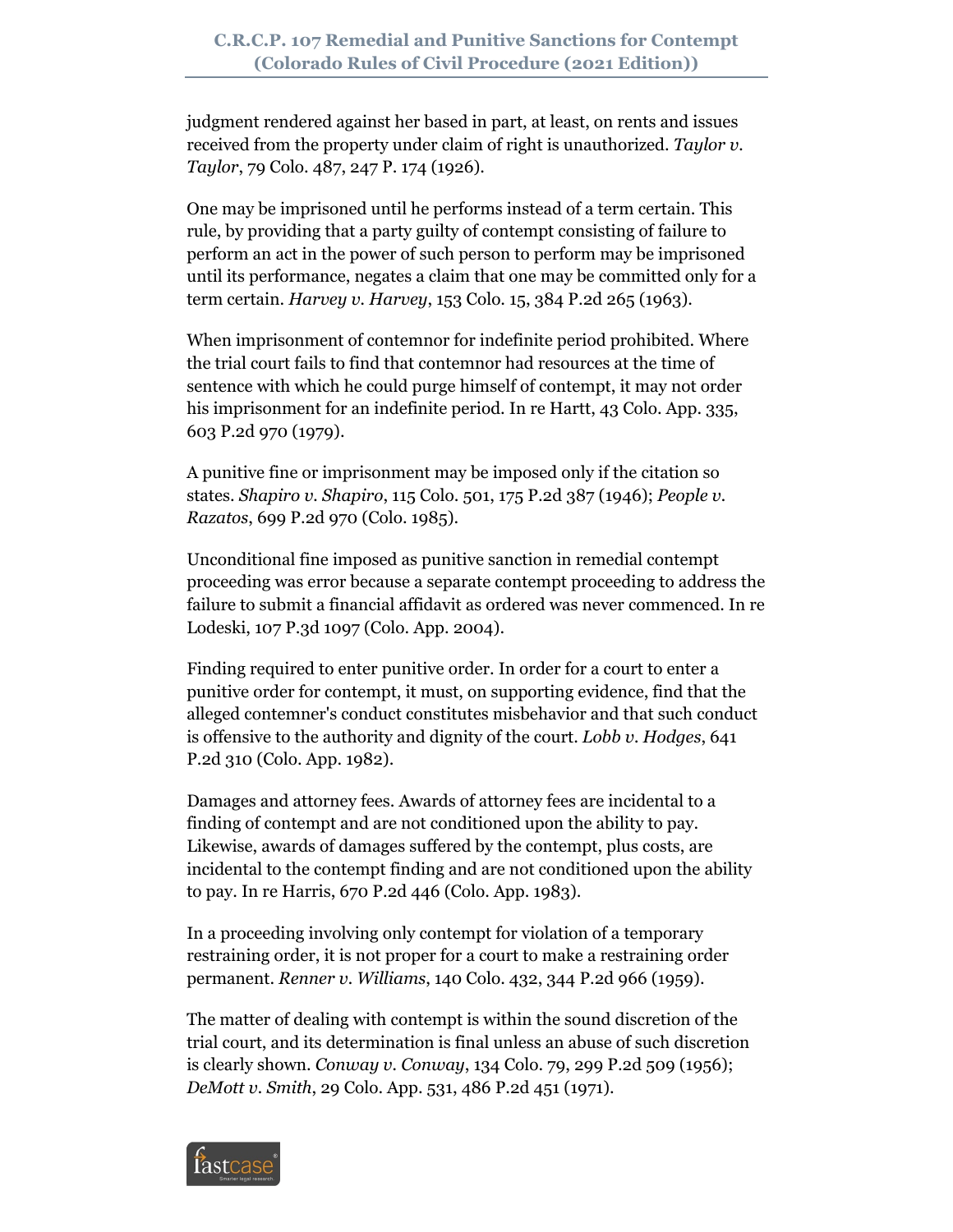Trial court's decision on facts is conclusive. Where the trial court has jurisdiction, regularly pursues its authority, and there is evidence of contempt, its decision on the facts is conclusive. *Wall v. District Court*, 146 Colo. 74, 360 P.2d 452 (1961).

In the review of judgments in contempt, the supreme court goes no farther than to inquire if the court pronouncing sentence had jurisdiction of the parties and of the offense charged. *Wall v. District Court*, 146 Colo. 74, 360 P.2d 452 (1961).

Hearing required before revocation of suspended contempt sentence. In re Bernardoni, 731 P.2d 146 (Colo. App. 1986).

Review must be within the appellate court's jurisdiction. The supreme court has no jurisdiction to review the judgment of the district court imposing a penalty for a contempt of court civil in character, unless some question is involved such as is required to give the supreme court jurisdiction in other civil actions. *Naturita Canal & Reservoir Co. v. People ex rel. Meenan*, 30 Colo. 407, 70 P. 691 (1902).

Appellate court lacked jurisdiction to consider defendants' appeal of contempt order because defendants did not file a timely appeal of the order. Order entering remedial sanctions against defendant was final and appealable under this rule, but defendants failed to file appeal within 45 days after the order was entered pursuant to C.A.R. 4(a) and section (f) of this rule. *Madison Capital Co., LLC v. Star Acquisition VIII*, 214 P.3d 557 (Colo. App. 2009).

Review is confined to whether the trial court had jurisdiction and regularly pursued its authority. *Cooper v. People ex rel. Wyatt*, 13 Colo. 337, 22 P. 790 (1889); *Guiraud v. Nevada Canal Co*., 79 Colo. 289, 245 P. 485 (1926); *Clear Creek Power & Dev. Co. v. Cutler*, 79 Colo. 355, 245 P. 939 (1926); *Fort v. Coop. Farmers' Exch., Inc*., 81 Colo. 431, 256 P. 319 (1927); *Fort v. People ex rel. Coop. Farmers' Exch., Inc*., 81 Colo. 420, 256 P. 325 (1927).

An order in contempt proceedings, if beyond the power of the trial court to enter, is subject to review. *Wyatt v. People*, 17 Colo. 252, 28 P. 961 (1892); *Taylor v. Taylor*, 79 Colo. 487, 247 P. 174 (1926).

Although, in reviewing a contempt proceeding, the appellate court is not privileged to pass upon the weight or sufficiency of the evidence but is limited to the question of whether the trial court had jurisdiction. *Coolidge v. People ex rel. District Att'y*, 72 Colo. 35, 209 P. 504 (1922).